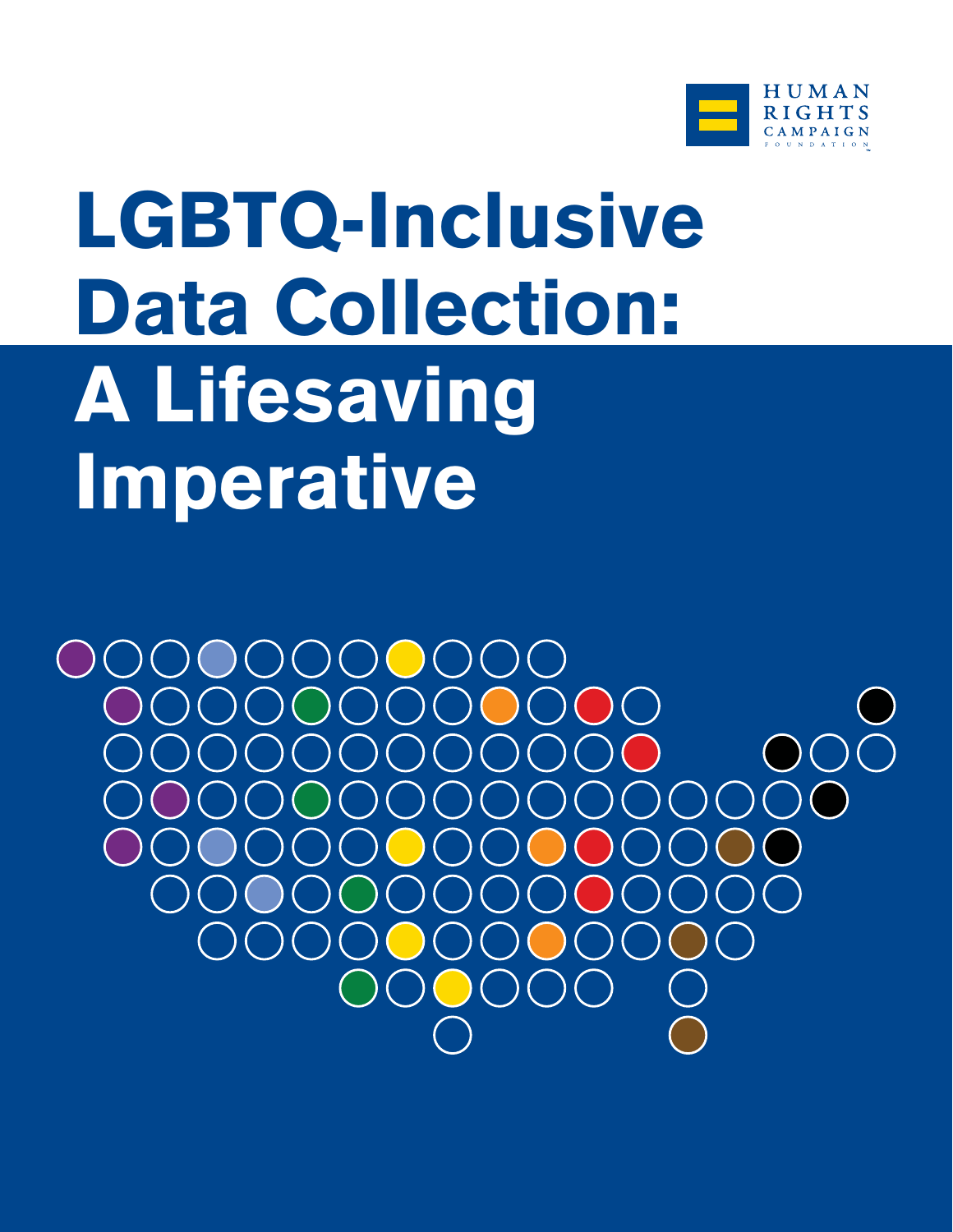

 $\bullet$   $\bullet$ 

**POPPER** 

 $\bullet\hspace{0.1cm} \bullet\hspace{0.1cm} \bullet\hspace{0.1cm} \bullet\hspace{0.1cm} \bullet\hspace{0.1cm} \bullet$ 

**POPULATION** 



 $\bullet$  $\bullet$  $\bullet$   $\bullet$   $\bullet$   $\bullet\bullet$ 

**POPPER** 

 $\bullet\bullet\bullet$ 

 $\bullet$ 

**.......** 

 $\bullet\hspace{0.1cm} \bullet\hspace{0.1cm} \bullet\hspace{0.1cm} \bullet\hspace{0.1cm} \bullet\hspace{0.1cm} \bullet$ 

**......** 





















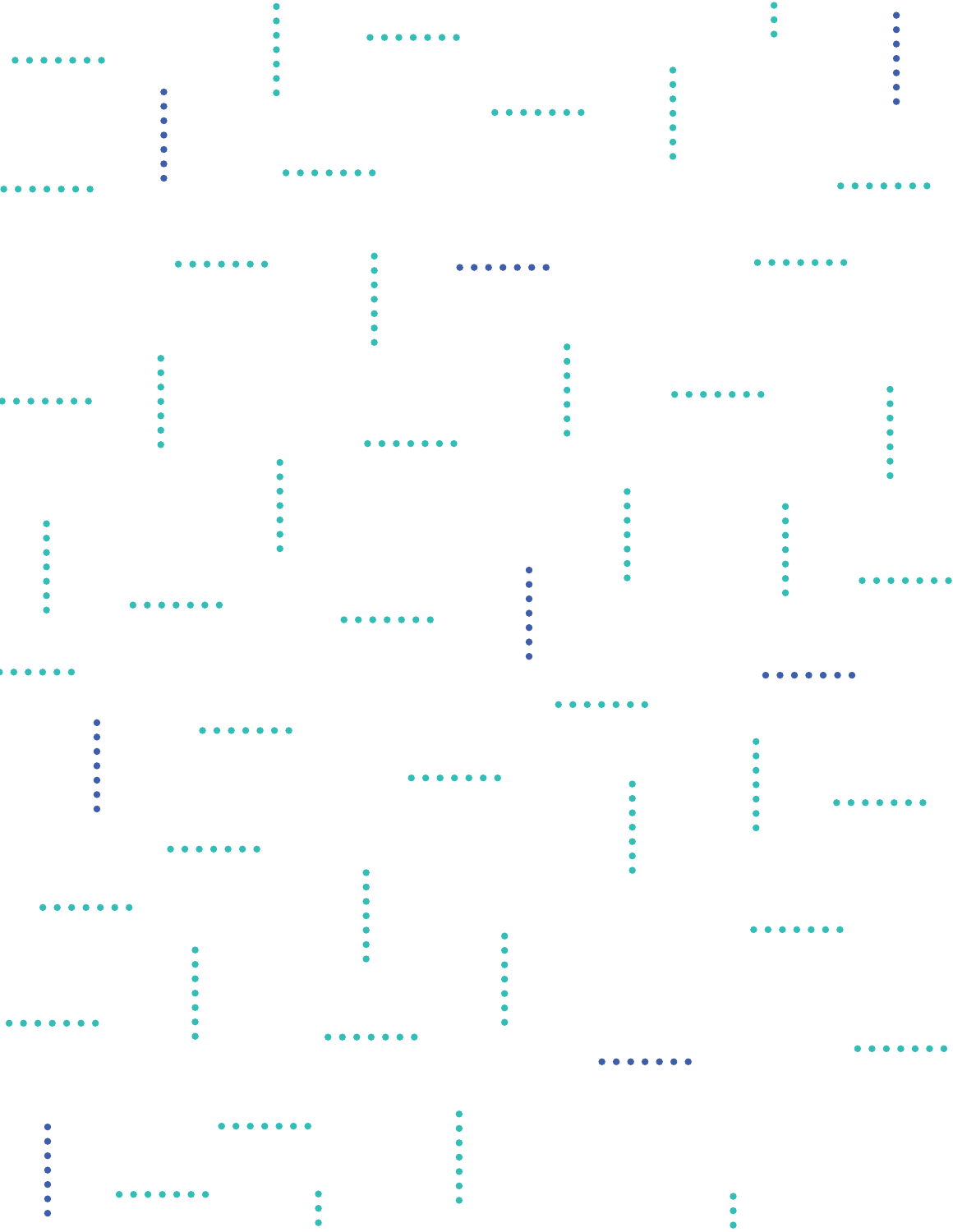# Table of Contents

|    | <b>Executive Summary</b>                                                                    | $\mathbf 2$     |
|----|---------------------------------------------------------------------------------------------|-----------------|
| n. | <b>Introduction</b>                                                                         | 4               |
|    | <b>III.</b> The Importance of LGBTQ-Inclusive<br><b>Data Collection</b>                     | 5               |
|    | <b>IV.</b> Legal Landscape                                                                  | 7               |
|    | <b>A. STATE LAWS AND POLICIES</b>                                                           | $\overline{7}$  |
|    | <b>B. FEDERAL LAWS AND POLICIES</b>                                                         | $\overline{7}$  |
|    | <b>FEATURE: DATA DESERT BY DR. RANDALL SELL</b>                                             | 10 <sup>1</sup> |
| V. | <b>Survey of Current Data Collection Efforts</b>                                            | 11              |
|    | <b>A. STATE-ADMINISTERED INSTRUMENTS</b>                                                    | 11              |
|    | <b>B. FEDERALLY-ADMINISTERED INSTRUMENTS</b>                                                | 13              |
|    | <b>VI.</b> Recommendations                                                                  | 14              |
|    | <b>BEST PRACTICES: ASKING QUESTIONS ON SEXUAL ORIENTATION</b><br><b>AND GENDER IDENTITY</b> | 16              |
|    | <b>VII. Conclusion</b>                                                                      | 18              |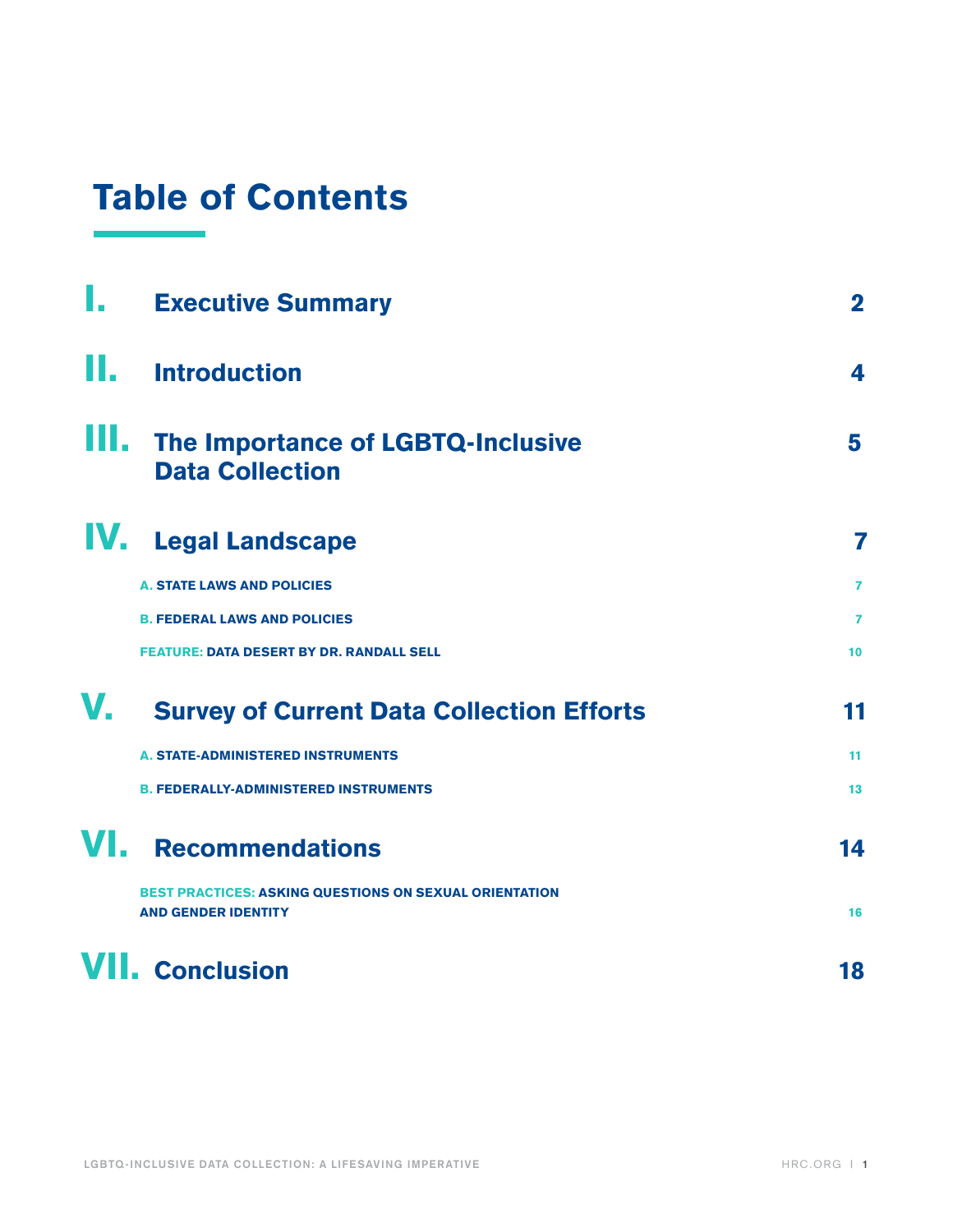# Executive Summary

**LGBTQ Americans remain largely invisible to the local, state, and federal officials charged with ensuring their health, safety, and wellbeing. This is because state and federal officials have failed the LGBTQ community when it comes to ensuring equal treatment in government data collection efforts.**

Countless sweeping legislative and regulatory proposals, as well as decisions directing public funding to the tune of hundreds of billions of dollars, are based on data collection instruments that include demographic data. Since the vast majority of data collection surveys fail to include sexual orientation and gender identity metrics alongside other demographic metrics, LGBTQ people are continuously left out of policy and funding decisions that carry lifesaving potential. Moreover, the lack of LGBTQinclusive data significantly impairs advocacy organizations' ability to press for LGBTQ policy and funding priorities, creating a cycle that perpetually harms LGBTQ Americans and their families.

Currently, no state or the federal government has a comprehensive law that requires all government and government-funded data collection endeavors to include sexual orientation and gender identity data alongside other demographic data like race, ethnicity, and sex. Only four states—New York, California, Oregon, and New Jersey—and the District of Columbia have narrower laws or regulations mandating LGBTQ-inclusive data collection in specific areas other than hate crimes. What's more, since the start of Donald Trump's presidency in 2017, the federal government has engaged in a concerted effort to stymie and roll back existing LGBTQ-inclusive data collection.

Comprehensive laws on every level of government are the most effective first step in ensuring that LGBTQ people are recognized and that their unique needs are adequately addressed. Municipalities, states, and the

federal government can and should promulgate laws and policies that require their respective data collection undertakings to be fully inclusive of the LGBTQ community. Ultimately, it is incumbent on the federal government to lead by example. The Office of Management and Budget, as the federal agency charged with coordinating the efforts of the vast and complex federal statistical system, should act quickly in issuing a statistical directive that requires sexual orientation and gender identity measures where data on sex is collected. Moreover, Congress should swiftly consider and pass the LGBTQ Data Inclusion Act.

Given the central role that data collection occupies in virtually every aspect of government decision-making and resource allocation, failure to include sexual orientation and gender identity in surveys that collect demographic data brings about very real and dire consequences for LGBTQ Americans.

**It is long past time that officials on every level of government equally include all marginalized communities, including LGBTQ Americans, in all relevant data collection endeavors.**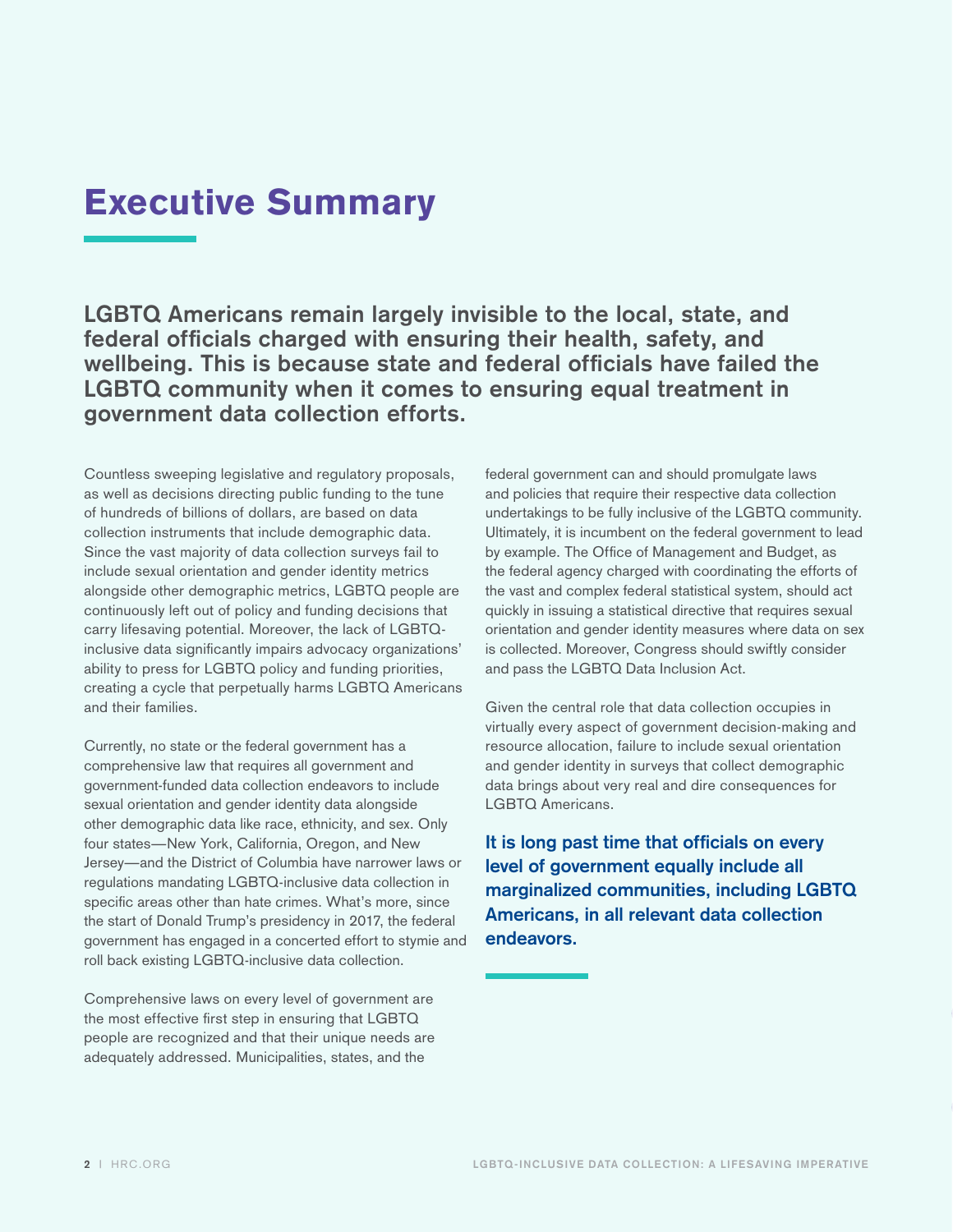

"One of the greatest threats to the health of [LGBTQ] Americans is the lack of scientific information about their health."

-Am J Public Health. 2001;91: 876–8821



 **LGBTQ-INCLUSIVE DATA COLLECTION: A LIFESAVING IMPERATIVE** HRC.ORG **| 3 LGBTQ-INCLUSIVE DATA COLLECTION: A LIFESAVING IMPERATIVE**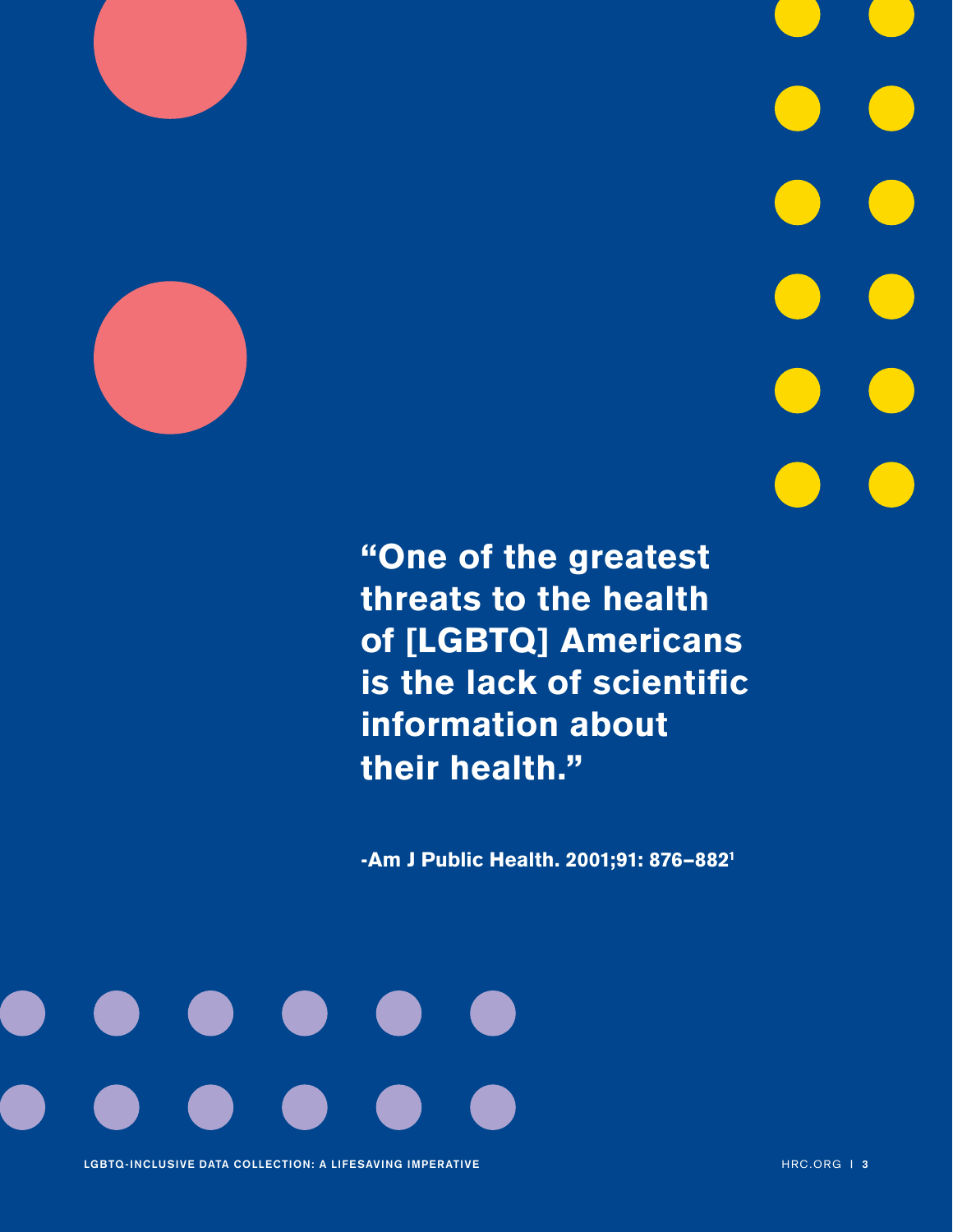# Introduction

**Demographic data, or statistics on the characteristics of a population, is of great import to virtually every sector of society. In fact, we interface with many systems in our daily lives that are shaped in no small part by demographic data.** 

Corporations rely on demographic data to inform and direct their business and advertising decisions. The problems medical and other researchers set out to tackle are often informed by demographic data, and research methodology often necessarily begins with and centers around demographics. Advocacy organizations depend on demographic data to illustrate the existence and severity of their issues to the public and decision-makers. And governments regularly collect demographic data to inform all manner of business including electoral districting, zoning, taxation, grantmaking, and policy-making.

It is in this latter realm—the public sector—where the collection of demographic data is most fundamental. Governments of every tier—local, state, and federal and their constituent bodies would be significantly stymied without the ability to assess demographic information related to the people they serve. Core, vital government functions like demarcating school districts, setting budget priorities, and identifying and responding to health crises when or if they occur rely on population statistics. Essentially, current and comprehensive demographic information enables governments to effectively execute their foremost duty of ensuring the health, safety, and wellbeing of the population.

### **This report highlights the imperative of ensuring that all relevant government data collection instruments include metrics on**

**sexual orientation and gender identity (SOGI) and identifies the serious harms that result from the failure to do so.**

It presents an overview of existing state and federal laws and policies that expressly mandate LGBTQ-inclusive data collection as well as past and current legislative and policy proposals on the subject. This report also examines the extent to which existing state and federal data collection efforts incorporate lesbian, gay, bisexual, transgender, and queer (LGBTQ) people. Finally, this report offers legislative and policy recommendations to ensure fullyinclusive government data collection undertakings and identifies best practices on incorporating LGBTQ metrics in data collection instruments.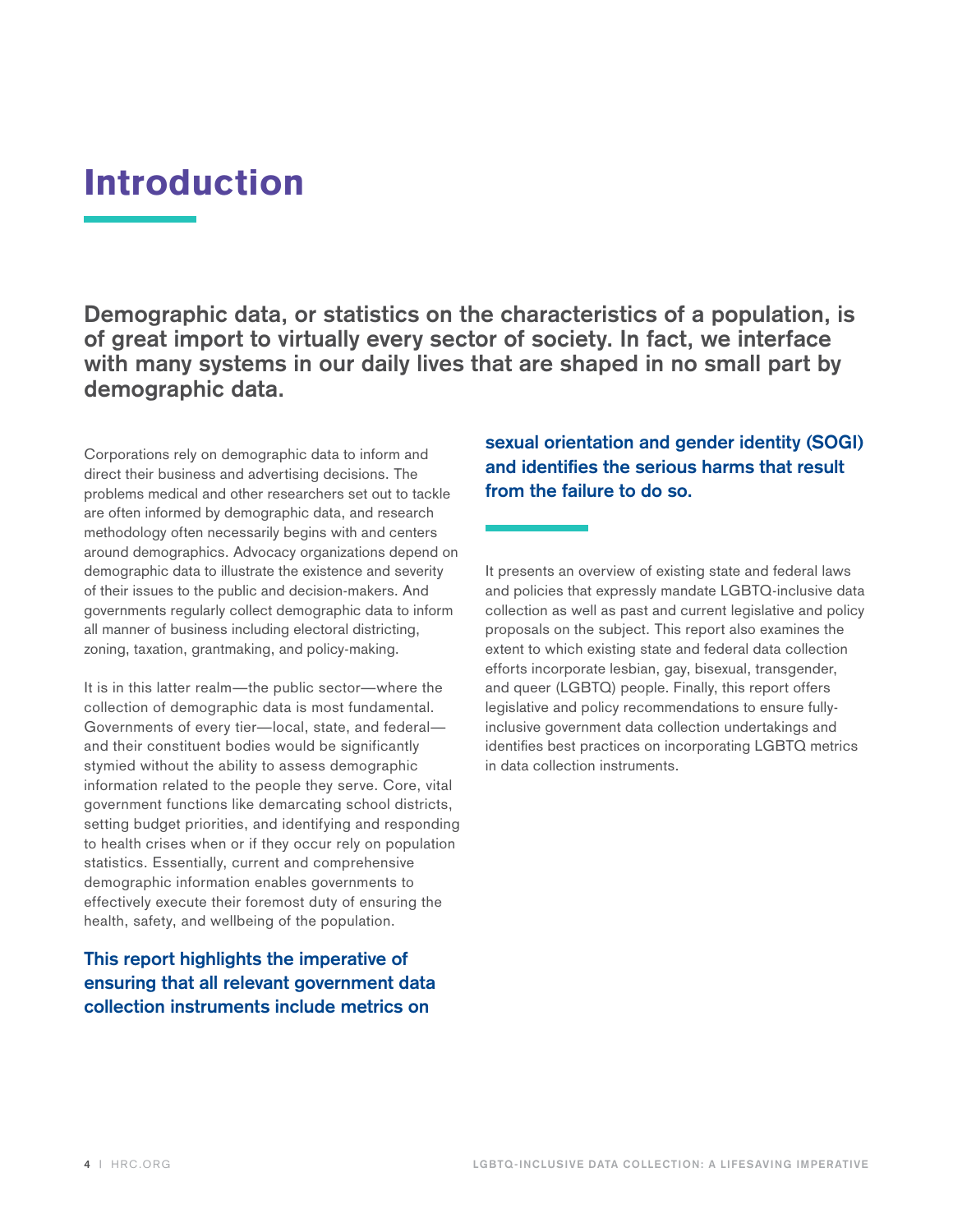# The Importance of LGBTQ-Inclusive Data Collection

### **Ensuring that LGBTQ people are fully incorporated in local, state, and federal data collection efforts carries life-saving potential.**

This is most directly illustrated in the context of public health efforts. Consider, for example, the Centers for Disease Control and Prevention's (CDC) Youth Risk Behavior Surveillance System (YRBSS), which includes a national Youth Risk Behavior Survey (YRBS) conducted by the CDC as well as a standard YRBS conducted by states and school districts. <sup>2</sup> The YRBSS was developed in 1990 to monitor health risk behaviors that significantly contribute to the leading causes of death, disability, and social problems among youth and adults in the United States.3 From 1991 through 2017, the YRBSS collected data from more than 4.4 million high school students in more than 1,900 separate surveys.4 But it wasn't until 2015 that the YRBSS formally added questions on sexual orientation and gender of sexual contacts to both the national and standard YRBS.<sup>5</sup> The prior lack of standard inclusion of these data points severely limited analysis on the health and safety risks among lesbian, gay, and bisexual (LGB) youth nationwide. Based on this more robust sexual orientation data collection, the CDC issued a milestone report in 2016 that provided the first national estimates of high school students who are LGB and identified specific health disparities between LGB high school students compared with their non-LGB peers, including a disproportionately higher risk of suicidality.6 The landmark federal report went on to recommend action state agencies and schools can take to address these alarming disparities, including implementing inclusive school anti-bullying policies, ensuring that health classes are inclusive of and relevant to LGB students, and easing student access to LGB competent health care providers.<sup>7</sup> Moreover, the report highlighted specific steps numerous school districts and states have taken as a result of the sexual orientation data they collected through their YRBS.<sup>8</sup> The Massachusetts Department of Elementary and

Secondary Education, for instance, used its data to help schools make their sexual health curricula more LGBinclusive and train school counselors, social workers, and nurses on the unique risks faced by LGB youth.<sup>9</sup>

As illustrated in the above example, demographic data informs important policy decisions and directs the resources required to implement and execute these policies. Local, state, and federal officials base many sweeping legislative and regulatory proposals on data collection instruments that include demographic data, and demographic data is utilized to direct public funding and grantmaking to the tune of hundreds of billions of dollars. At the federal level alone, U.S. Census Bureau data was employed in whole or in part to distribute more than \$675 billion dollars across 132 programs during the 2015 fiscal year.<sup>10</sup> Excluding sexual orientation and gender identity measures from taxpayer-funded data collection efforts is fundamentally unjust and renders LGBTQ constituents invisible to the officials that represent them.

Finally, LGBTQ-inclusive data collection equips pro-equality advocates with authoritative statistics to demonstrate the unfortunate reality that anti-LGBTQ discrimination is still all too common, helping dispel a commonly employed falsehood by anti-equality activists that discrimination is a bygone issue undeserving of government officials' attention. This is especially important in today's legal and political landscape in which thirty states lack fully-inclusive comprehensive statewide nondiscrimination protections and many states and the federal government are actively working to rollback existing protections. Moreover, mandatory LGBTQ-inclusive hate crimes data collection and reporting is imperative to law enforcement's ability to accurately gauge the scope of biasmotivated crimes and effectively address them.11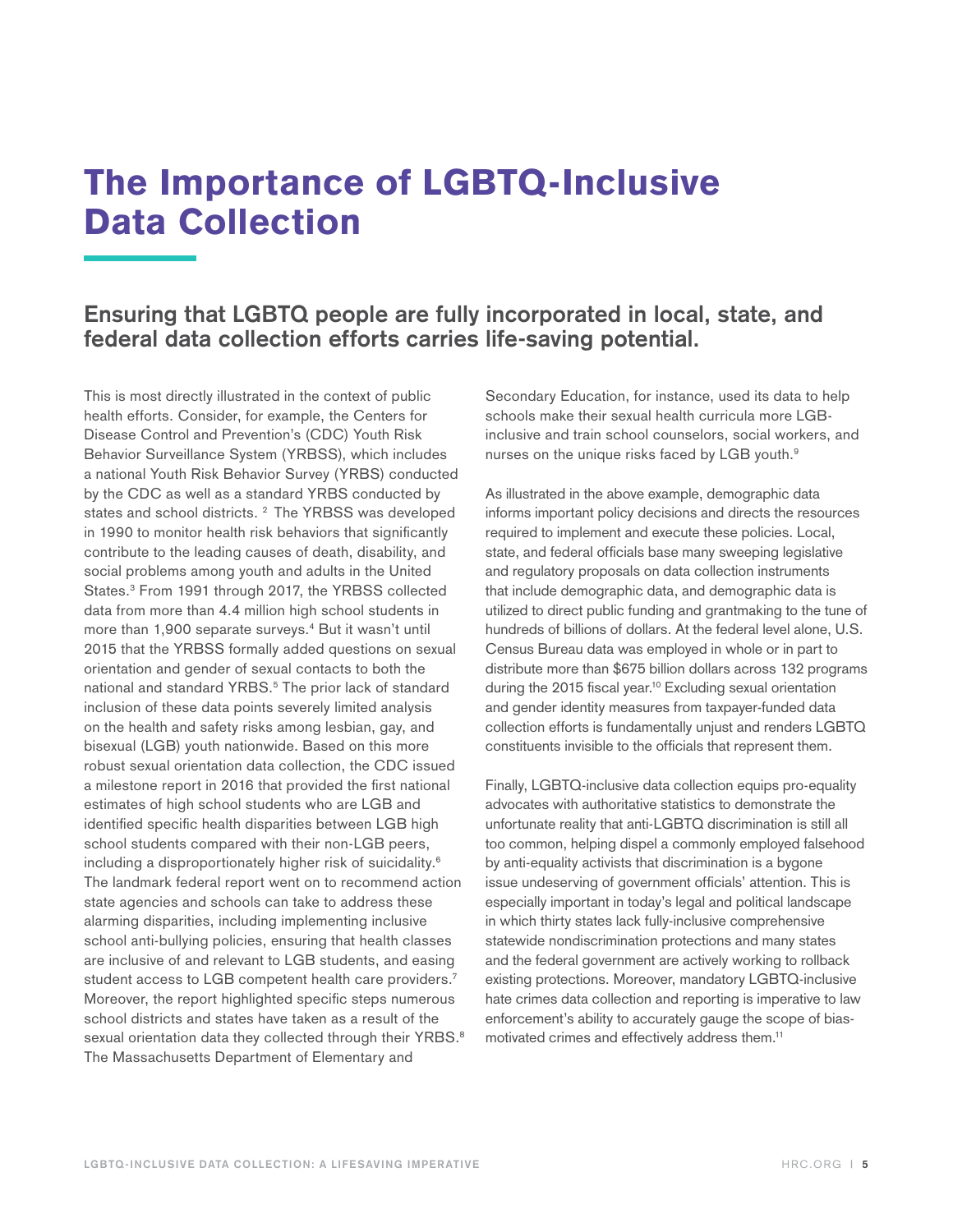Countless sweeping legislative and regulatory proposals, as well as decisions directing public funding to the tune of hundreds of billions of dollars, are based on data collection instruments that include demographic data.

 $\bullet\hspace{0.2cm} \bullet\hspace{0.2cm} \bullet\hspace{0.2cm} \bullet\hspace{0.2cm} \bullet\hspace{0.2cm} \bullet\hspace{0.2cm} \bullet\hspace{0.2cm} \bullet\hspace{0.2cm} \bullet$  $\bullet\bullet\bullet\bullet\bullet\bullet$ 

 $\begin{array}{ccccccccccccccccc} \bullet & \bullet & \bullet & \bullet & \bullet & \bullet & \bullet & \bullet \end{array}$  $\bullet$   $\bullet$   $\bullet$   $\bullet$   $\bullet$   $\bullet$ 

 $\bullet$   $\bullet$  $\bullet$ 

 $\bullet$   $\bullet$ 

 $\bullet$   $\bullet$ 

 $\bullet\bullet$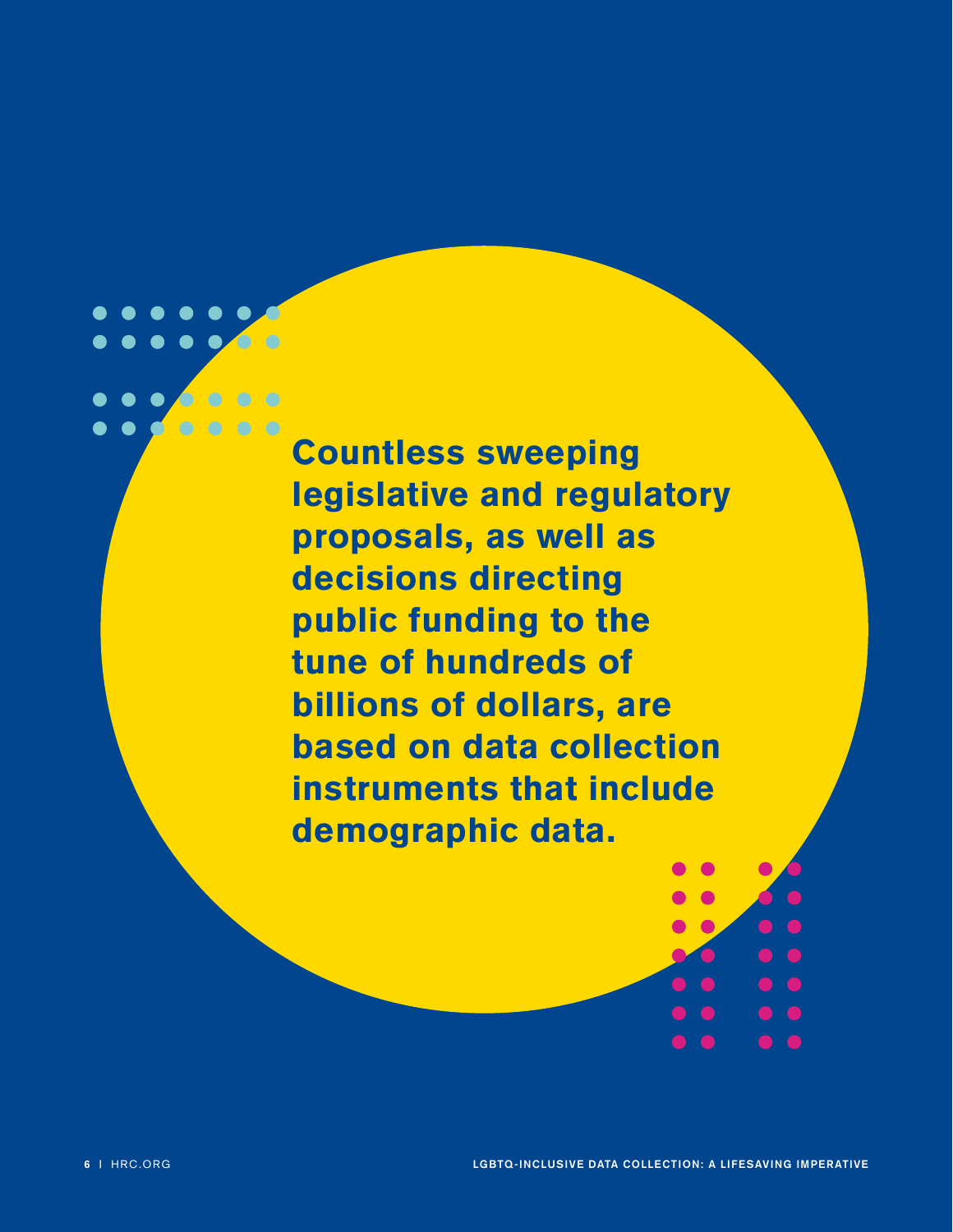# Legal Landscape

### STATE LAWS AND POLICIES

Currently, no state has comprehensive laws or regulations requiring all state data collection efforts to include sexual orientation and gender identity alongside other demographic data like race, ethnicity, and sex.

Four states—New York, California, Oregon, and New Jersey—and the District of Columbia have more limited laws or regulations that require SOGI-inclusive data collection in areas other than bias-motivated crimes. Though, 21 states plus the District of Columbia require law enforcement agencies to collect and report data on hate crimes based on sexual orientation and/or gender identity.12

In 2014, New York Governor Andrew M. Cuomo announced a multi-agency effort to strengthen data collection for LGBTQ New Yorkers.13 In 2015 and 2017, California enacted laws that together require the state health, human services, education, and employment agencies to include SOGI data along with other voluntarily-provided demographic information on race and gender.<sup>14</sup> Both Oregon<sup>15</sup> and New Jersey<sup>16</sup> have laws requiring public higher education institutions to allow students and faculty to identify their sexual orientation and gender identity on any form that collects demographic information on gender, race, or ethnicity. Additionally, the District of Columbia recently passed a bill requiring the inclusion of LGBTQ questions on the federally-coordinated health surveys discussed below.17 It should also be noted that Rhode Island's<sup>18</sup> Department of Health has undertaken department-level initiatives to incorporate LGBTQ data collection.

Efforts to expand both this list of states and the scope of laws on this subject have been ongoing in recent years. Since 2011, legislation that would codify and expand New York's aforementioned regulations by requiring a uniform statewide data collection system to identify health disparities based on sexual orientation, among other demographic factors, has been introduced.19 A more expansive bill that would require all New York state agencies that engage in data collection to include questions on sexual orientation and gender identity alongside ancestry or ethnic origin was introduced this year.20 In total, at least twelve bills in eight states seeking to expand SOGI data collection have been introduced in the 2019 legislative session.<sup>21</sup>

#### FEDERAL LAWS AND POLICIES

The federal government has a highly decentralized statistical system. Currently, 107 federal agencies engage in data collection to varying degrees.<sup>22</sup>

Adding to the complexity of the federal statistical system is the fact that no single federal statute or regulation sets a governing standard for what demographic information must be collected by these agencies. Rather, piecemeal laws, regulations, and non-binding guidance create a patchwork of varied requirements and practices from agency to agency.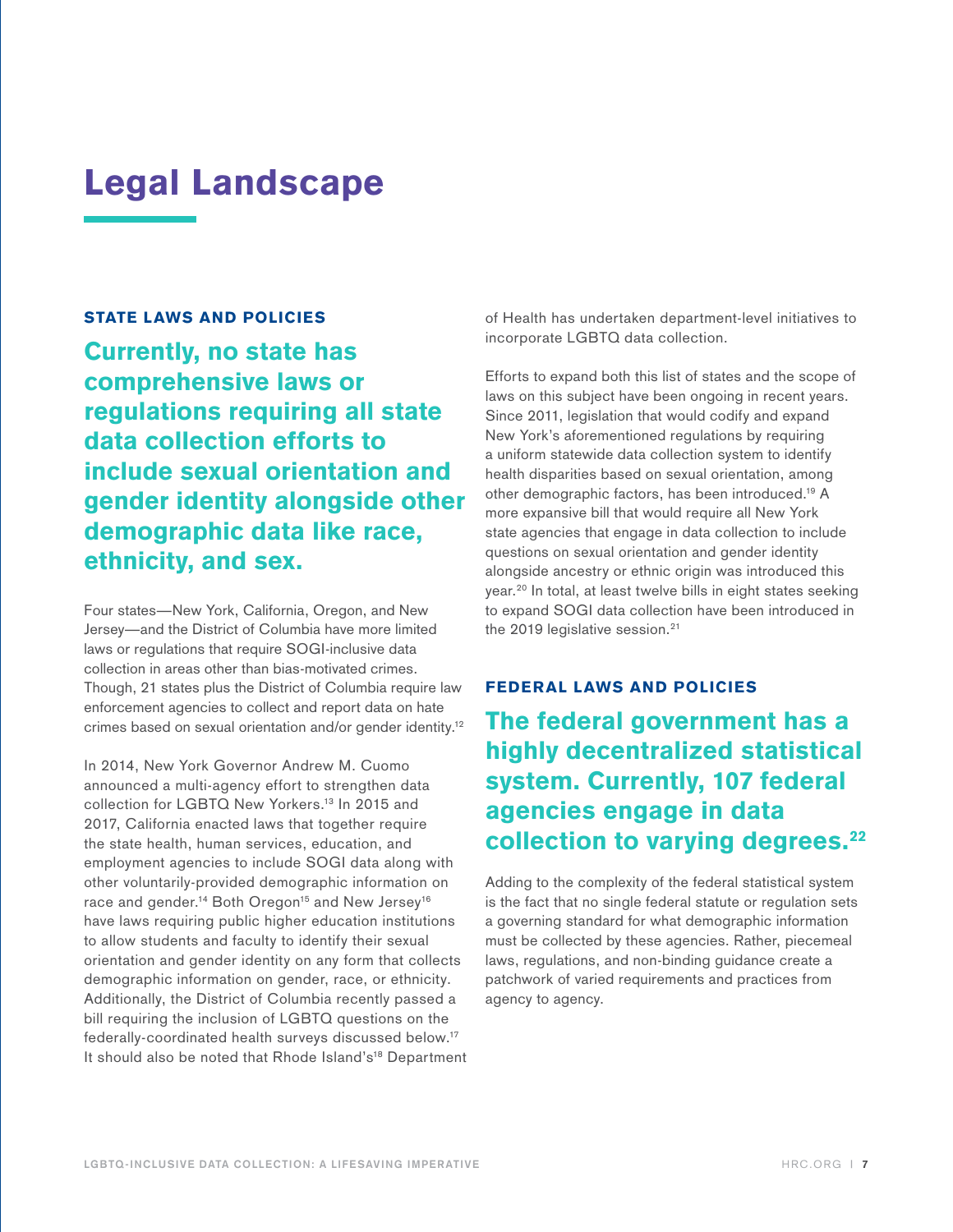### Decentralized structure notwithstanding, one agency occupies a unique and farreaching role in the federal statistical system: the U.S. Office of Management and Budget (OMB).<sup>23</sup>

The Office of Information and Regulatory Affairs (OIRA) within OMB is charged with coordinating the efforts of the nation's thirteen principal statistical agencies, which include the Bureau of the Census, the National Center for Education Statistics, and the National Center for Health Statistics.<sup>24</sup> Further, pursuant to the Budget and Accounting Procedures Act of 1950 and the Paperwork Reduction Act of 1995, OMB possesses the authority to issue Statistical Policy Directives to ensure the "efficiency and effectiveness" and the "objectivity, impartiality, [and] utility" of information collected by the federal government.<sup>25</sup> OIRA has issued Statistical Policy Directives relatively sparingly. Of particular pertinence is Statistical Directive No. 15, which sets the minimum categories that must be included in federal data collection on race and ethnicity.26

Since the start of Donald Trump's presidency in 2017, the federal government has engaged in a concerted effort to roll back LGBTQ-inclusive data collection. The Trump administration's first such action came in March of 2017 when the U.S. Department of Health and Human Services (HHS) announced it would be removing questions on sexual orientation and gender identity from the National Survey of Older Americans Act Participants.<sup>27</sup> Fortunately, the questions were restored after outcry from LGBTQ advocates and allies.28 Shortly thereafter, however, HHS renounced its plans to include questions on sexual orientation and gender identity in its Annual Program Performance Report for





Current U.S. federal statistical system

Centers for Independent Living;<sup>29</sup> the U.S. Department of Housing and Urban Development withdrew its request for comments on a proposed LGBTQ youth homelessness survey;<sup>30</sup> and the U.S. Census Bureau reversed its plans to include sexual orientation and gender identity on the American Community Survey.31

In October 2017, HHS published its Strategic Plan for 2018- 2022, which excluded any mention of sexual orientation and gender identity.32 This onslaught of federal administrative rollbacks continued into 2018 when the Department of Justice announced that it would stop asking sixteen and seventeen year olds voluntary and confidential questions on their sexual orientation and gender identity in the National Crime Victimization Survey.<sup>33</sup> Moreover, on April 19, 2019, HHS published a proposed rule change that would abandon data collection on the sexual orientation of foster youth and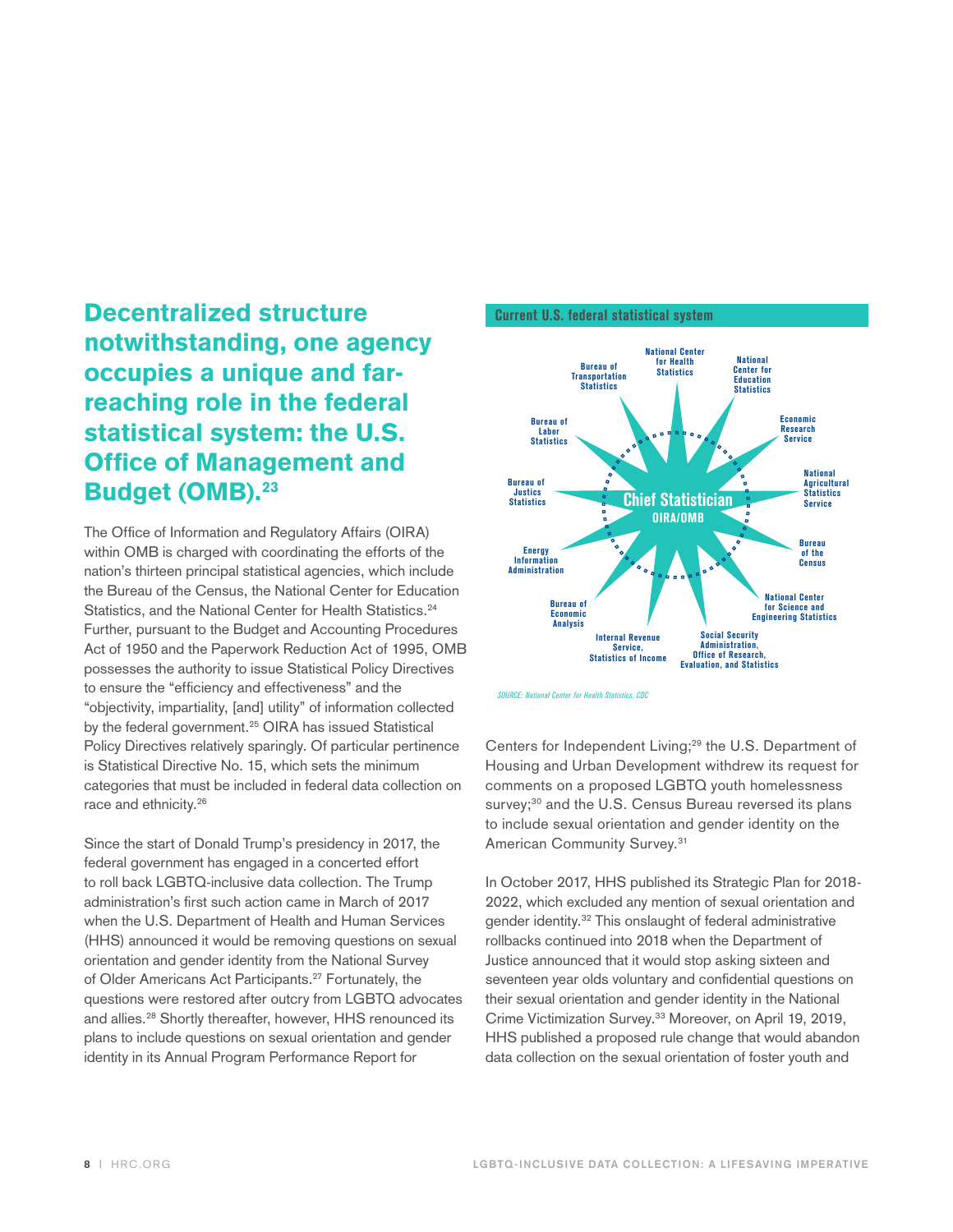foster and adoptive parents and guardians in the Adoption and Foster Care Analysis and Reporting System.34

First introduced in 2016, the LGBTQ Data Inclusion Act would require all federal agencies to include voluntary SOGI questions in data collection instruments that include demographic data.<sup>35</sup>

**The Act would also require reports that rely on these surveys to include analysis of the SOGI data collected while maintaining participant privacy and confidentiality.** 

Though this bill has been introduced in every Congress since 2016, it has yet to have a committee hearing. Moreover, the LGBTQ Essential Data Act,<sup>36</sup> which would strengthen SOGI data collection in the National Violent Death Reporting System, has also been introduced annually since 2016 and has failed to advance to committee.<sup>37</sup>

# Mandatory Inclusion vs. Voluntary Participation

It is important to distinguish between the mandatory inclusion of SOGI questions in data collection instruments and ensuring that SOGI questions are non-mandatory for respondents. While laws and policies should require that

relevant government data collection efforts include SOGI measures, questions regarding sexual orientation and gender identity should, like all other demographic questions, be voluntary for the participant.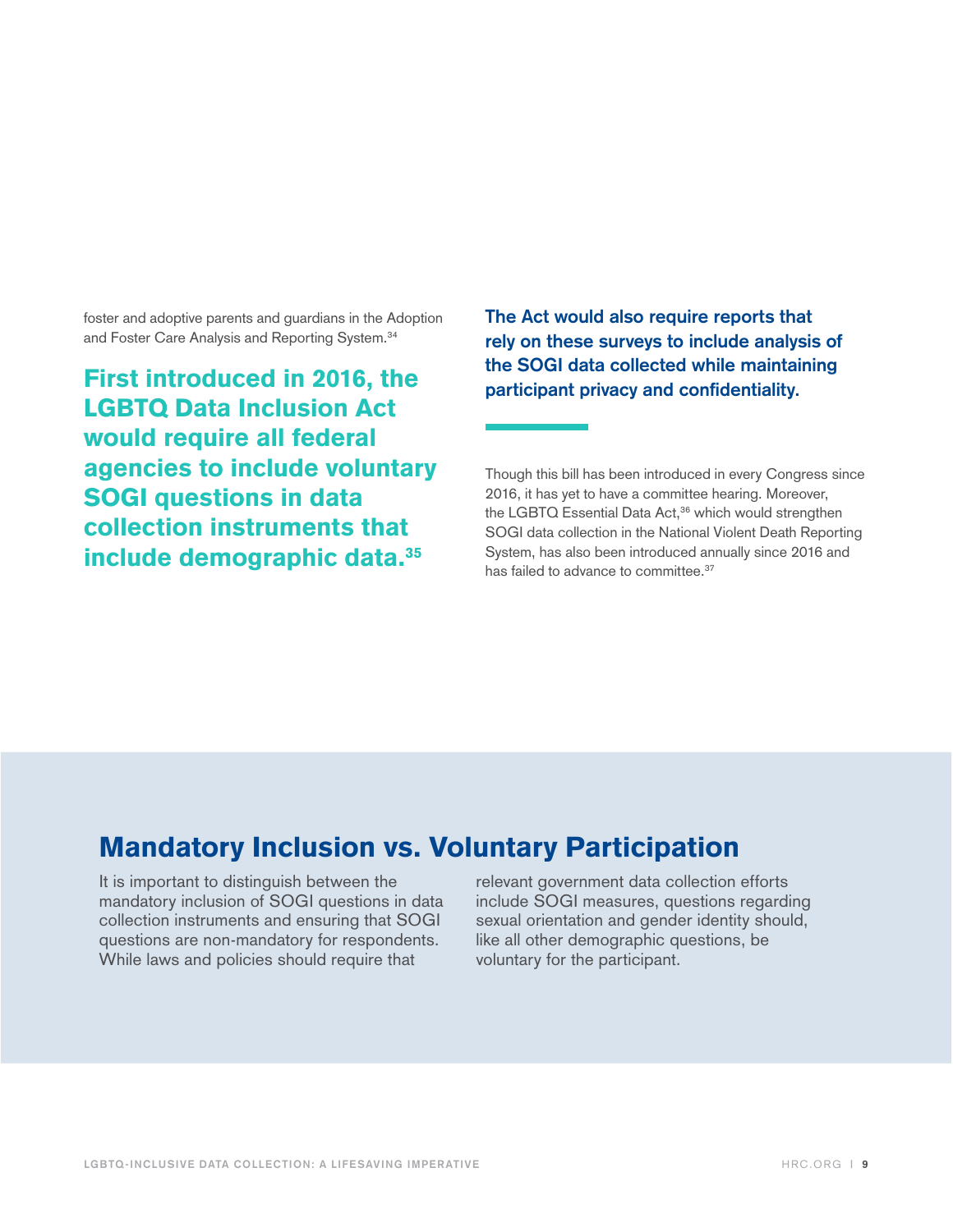#### FEATURE:

# A Data Desert

#### **Dr. Randall Sell**

*Director of LGBT Health Program and Professor, Drexel University Dornsife School of Public Health*

Government officials and scientists that control data production, analysis, and dissemination hold extraordinary power to influence laws, policies, and programs that impact people's lives in profound ways. Sexual and gender minority (SGM) communities have been denied this power for far too long. While SGMs are seldom physically excluded from participating in data collection efforts, their identities as SGMs have rarely been considered important enough to be recognized within the actual data collected.<sup>1</sup> The resulting data desert has caused immeasurable harm not just to SGMs, but to their friends, families, and their larger communities.<sup>2</sup>

The laws and policies promoted in this report will go a long way toward eliminating this data desert by mandating data collectors recognize the SGM identities (e.g. lesbian, gay, bisexual, and transgender) of the people they engage in their work. This is most easily done by adding questions assessing sexual orientation and gender identity to existing data collection systems.<sup>2</sup> There are many examples of how data collection has benefited SGMs through the simple addition of these variables to extant protocols. Perhaps the richest examples come from the Youth Risk Behavior Surveillance System (YRBSS).

As discussed elsewhere in this report, the YRBSS is comprised of individual Youth Risk Behavior Surveys (YRBS) implemented by states and cities. While the Centers for Disease Control, for political reasons (not scientific or methodological), long avoided adding these variables to the core set of required questions, they allowed and at times facilitated the addition of SGM variables at the state and city level. This has resulted in an uncoordinated and haphazard yet rich collection of sexual orientation and gender identity data across the country.

The data repeatedly (across locations and time) has shown LGBTQ youth at risk for most health outcomes measured

on the survey including bullying, drug and alcohol use, suicide, and homelessness.<sup>3-7</sup> Advocates for LGBTQ youth have used this data to lobby for the creation of safe schools programs in Massachusetts, Vermont, Maine, and in virtually every state and city where sexual orientation and/ or gender identity data has been collected.[8-10] While the primary outcome of the survey is the quantification of risk, the data is also used to inform professional development in schools and health centers, propose, lobby for, and pass legislation, inform and fund programs to address survey findings, and to monitor change.11-14

If YRBS data alone can have this impact, just imagine the influence there would be on the lives of SGMs if the thousands of data collection systems funded wholly or in part by our state and federal governments simply added sexual orientation and gender identity variables. The data desert would disappear and from the newly created data SGM people would be given the power to better describe their lives and tell their stories in ways presently unavailable.

*Appendix begins on page 23*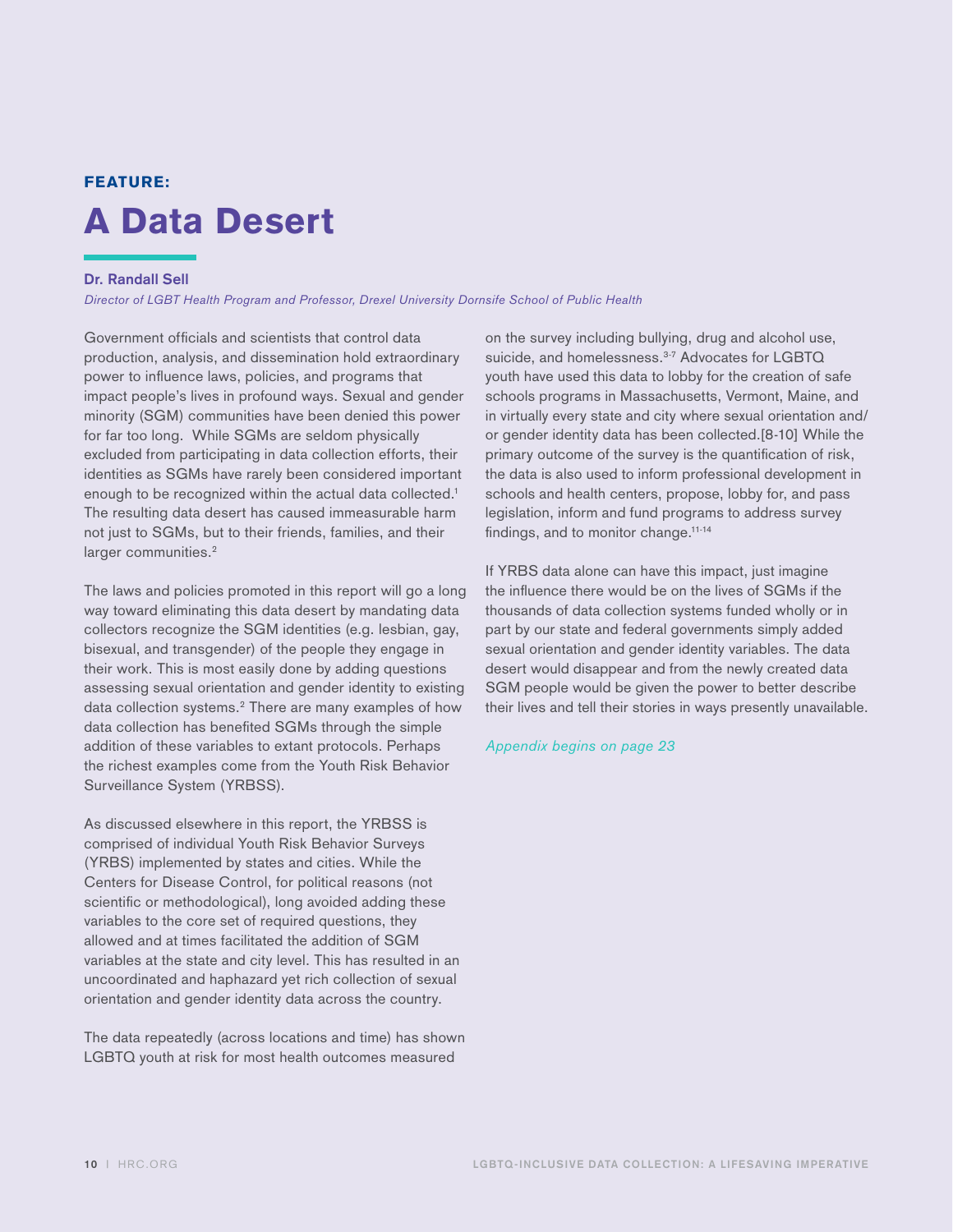# Survey of Current Data Collection Efforts

#### STATE-ADMINISTERED INSTRUMENTS

States currently have the opportunity to collect SOGI data through two critical health surveys coordinated by the U.S. Centers for Disease Control and Prevention (CDC): the Behavioral Risk Factor Surveillance System (BRFSS)<sup>38</sup> and the Youth Risk Behavior Surveillance System (YRBSS).<sup>39</sup>

The BRFSS is the world's largest continuously conducted health survey system in the world and collects behavioral health risk data in all 50 states, the District of Columbia, and five U.S. Territories.<sup>40</sup> Due to the sheer breadth of this surveillance system, it is considered the premier source of health data and is used by every state to establish and track local health objectives, plan health programs, implement disease prevention and health promotion activities, and monitor trends.<sup>41</sup> Additionally, nearly twothirds of states use BRFSS data to support health-related legislative efforts.42

In 2013, the CDC developed a BRFSS optional question module on sexual orientation and gender identity. Although the BRFSS is federally-coordinated, states have the freedom to pick and choose which question modules to include and may add questions of their own.43 According to the Human Rights Campaign's review of the latest BRFSS data, only 25 states and one U.S territory incorporated the CDC-approved optional SOGI question

module,44 and at least 6 other jurisdictions asked questions on sexual orientation that differed from the CDC SOGI optional question module.<sup>45</sup> If every state and participating territory incorporated the CDC-approved optional SOGI question module as-is, the BRFSS would be an even more comprehensive tool, allowing for new insights on the health of America's LGBTQ population.

The YRBSS was developed in 1990 and focuses on health-risk behaviors among youth and young adults.<sup>46</sup> This data collection effort is comprised of both a national Youth Risk Behavior Survey (YRBS) conducted by the CDC as well as a standard YRBS conducted by states and localities. Although the CDC formally added questions on sexual orientation and gender of sexual contacts to both the national and standard YRBS in 2015, states retain the option of not including these sexual orientationrelated questions in their YRBS. States should ensure that their YRBS questionnaires include these vital measures on sexual orientation. It is also important to note that the national and standard YRBS does not formally include a gender identity measure. However, in the 2017 YRBS cycle, the CDC allowed states and local urban school districts to pilot a question on transgender identity.<sup>47</sup> 10 states and nine large urban school districts (including District of Columbia Public Schools) piloted this question and the CDC recently released an analysis of this data.<sup>48</sup> The CDC should work to ensure that its recently-piloted measure on gender identity remains on track for formal addition to both the national and state YRBS as soon as possible.

The above discussion reiterates the alarming reality that state laws, state regulations, and state participation in federally-coordinated data collection efforts fall disturbingly short of comprehensively including LGBTQ people.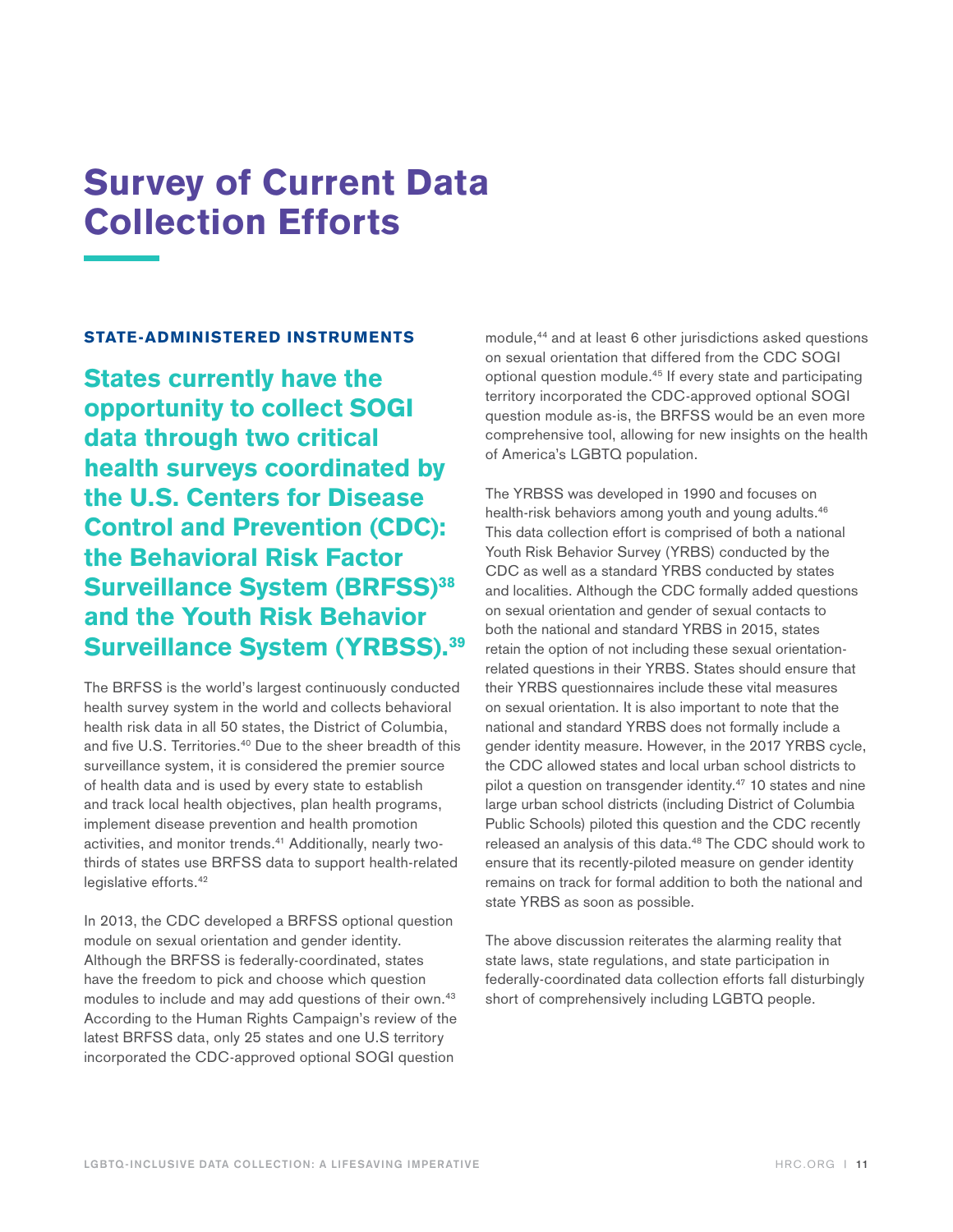

| $\bullet\;\bullet$ | $\bullet\;\bullet$ |
|--------------------|--------------------|
| $\bullet\;\bullet$ | $\bullet\;\bullet$ |
| $\bullet\;\bullet$ | $\bullet\;\bullet$ |
| $\bullet\;\bullet$ | $\bullet\;\bullet$ |
| $\bullet\;\bullet$ | $\bullet\;\bullet$ |
| $\bullet\;\bullet$ | $\bullet\;\bullet$ |
| $\bullet\;\bullet$ | $\bullet\;\bullet$ |
|                    |                    |

Failure to include sexual orientation and gender identity in surveys that collect demographic data brings about very real and dire consequences for LGBTQ Americans.

| $\bullet\;\bullet$  | $\bullet\;\bullet$  |
|---------------------|---------------------|
| $\bullet\; \bullet$ | $\bullet\bullet$    |
| $\bullet\bullet$    | $\bullet$ $\bullet$ |
| $\bullet\,\bullet$  | $\bullet$ $\bullet$ |
| $\bullet\;\bullet$  | $\bullet$ $\bullet$ |
| $\bullet\;\bullet$  | $\bullet\;\bullet$  |
| $\bullet\;\bullet$  | $\bullet\;\bullet$  |





 $\bullet\bullet\bullet\bullet\bullet$  $\begin{array}{ccccccccccccccccc} \bullet & \bullet & \bullet & \bullet & \bullet & \bullet & \bullet & \bullet & \bullet \end{array}$  $\bullet\bullet\bullet\bullet\bullet\bullet$ 

**12 |** HRC.ORG **LGBTQ-INCLUSIVE DATA COLLECTION: A LIFESAVING IMPERATIVE A**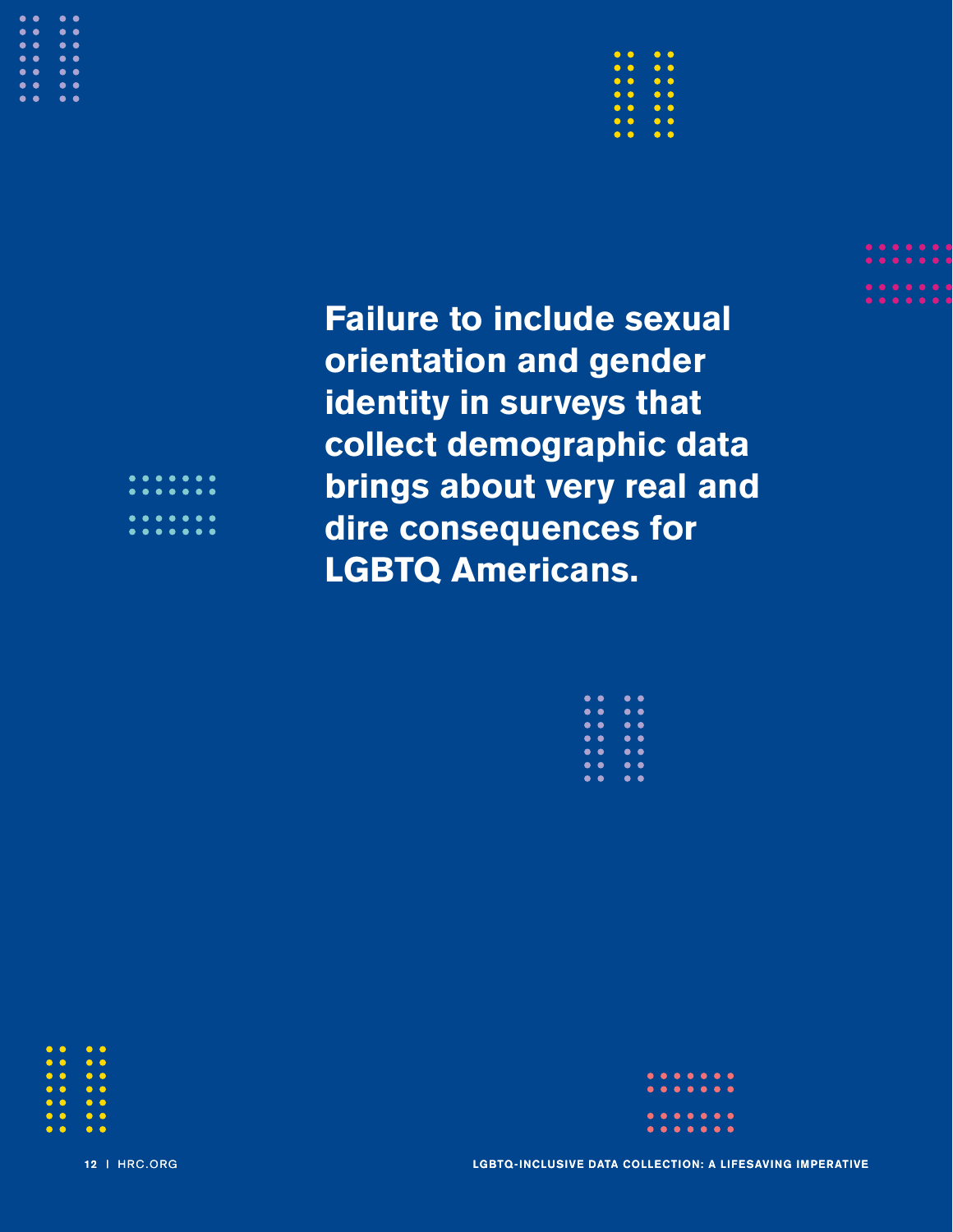#### FEDERALLY-ADMINISTERED INSTRUMENTS

### Data collection instruments administered directly by the federal government are many and wide-ranging.

 In order to help make sense of the federal data collection landscape as it relates to LGBTQ Americans, the Office of Management and Budget (OMB) convened the Federal Interagency Working Group on Measuring Sexual Orientation and Gender Identity (Working Group) in April of 2015.49 Apart from the BRFSS and YRBSS discussed in the previous section, the Working Group identified nine federally-administered surveys<sup>50</sup> and one study that included measurements on sexual orientation and/or gender identity as of 2016.<sup>51</sup> These include the:

- Health Center Patient Survey;
- National Adult Tobacco Survey;
- National Health and Nutrition Examination Survey;
- National Health Interview Survey;
- National Inmate Survey;
- National Crime Victimization Survey;
- National Survey of Family Growth;
- National Survey on Drug Use and Health;
- National Survey of Older Americans Act Participants; and
- Population Assessment of Tobacco and Health.

All of these data collection efforts include measurements on sexual orientation, but only five collect gender identity information.53 As noted earlier, the Trump administration has limited SOGI data collection in the National Crime Victimization Survey and attempted to eliminate SOGI measures from the National Survey of Older Americans Act Participants since the Working Group report. Furthermore, although not mentioned in the Working Group report, the Federal Bureau of Investigation annually collects data voluntarily submitted by states and localities on SOGI-based hate crimes.<sup>54</sup>

The above list of SOGI-inclusive federal data collection efforts represent a paltry portion of existing federal surveys that include demographic data.

**It is particularly harmful that SOGI measures are omitted from the country's largest demographic data collection endeavors—the decennial U.S. Census and the American Community Survey.55**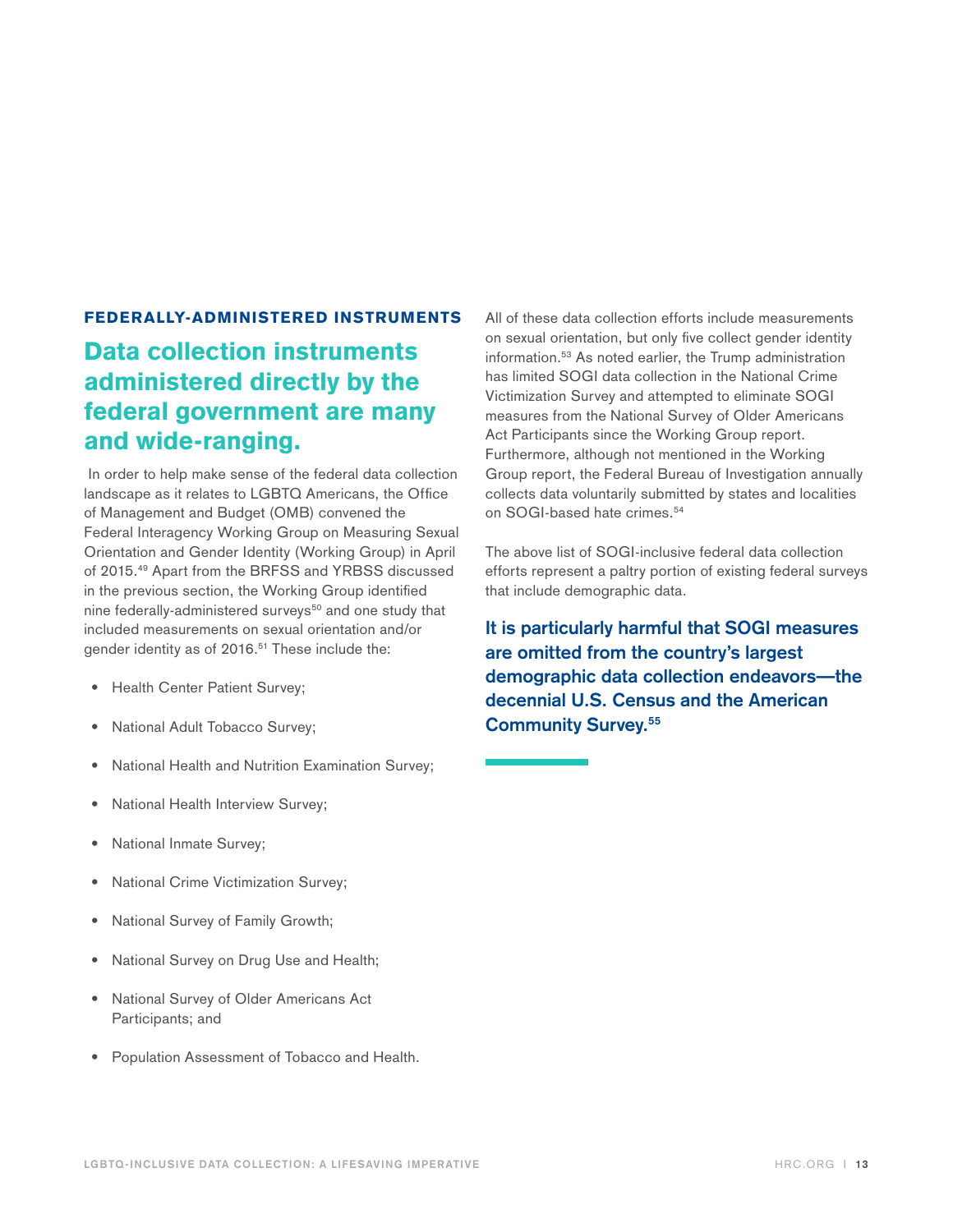# Recommendations

### **It is clear that government officials have failed the LGBTQ community when it comes to ensuring equal treatment in data collection efforts.**

Comprehensive laws on every level of government are the most effective first step in ensuring that LGBTQ people are recognized and that their unique needs are adequately addressed. In general, municipalities, states, and the federal government can and should promulgate laws and policies that require their respective data collection efforts to be fully inclusive of the LGBTQ community. At a minimum, such laws should:

- Mandate that SOGI data be collected alongside other demographic data in relevant existing and new surveys administered by the government, its constituent bodies, and all recipients of public funds;
- Require that all government reports analyzing survey data appropriately include assessments on SOGI data;
- Ensure that SOGI questions, like other demographic measures, are non-mandatory in nature for respondents;
- Protect the privacy and confidentiality of participants who respond to SOGI questions and ensure anonymity where possible;
- Direct law enforcement agencies to report SOGIinclusive hate crime data to the FBI annually;
- Require periodic review of SOGI data collection practices to ensure conformance with evolving best practices; and
- Allocate sufficient resources for government entities to achieve the aforementioned goals.

City, state, and federal officials should consider regulatory action to achieve the above objective to the greatest possible extent if comprehensive legislation is not in effect.

### Ultimately, it is incumbent on the federal government to lead by example.

Executive action should be taken to require recipients of federal funds to include LGBTQ populations in publicly-funded data collection efforts. Importantly, as the federal agency charged with overseeing and ensuring the inclusivity and efficiency of all federal statistical efforts, OMB should issue a statistical directive requiring the inclusion of sexual orientation and gender identity measures where data on sex is collected. This directive should outline the best practices for asking SOGI questions as outlined below. Last but not least, comprehensive legislation like the LGBTQ Data Inclusion Act should be swiftly enacted to augment and solidify these regulatory steps.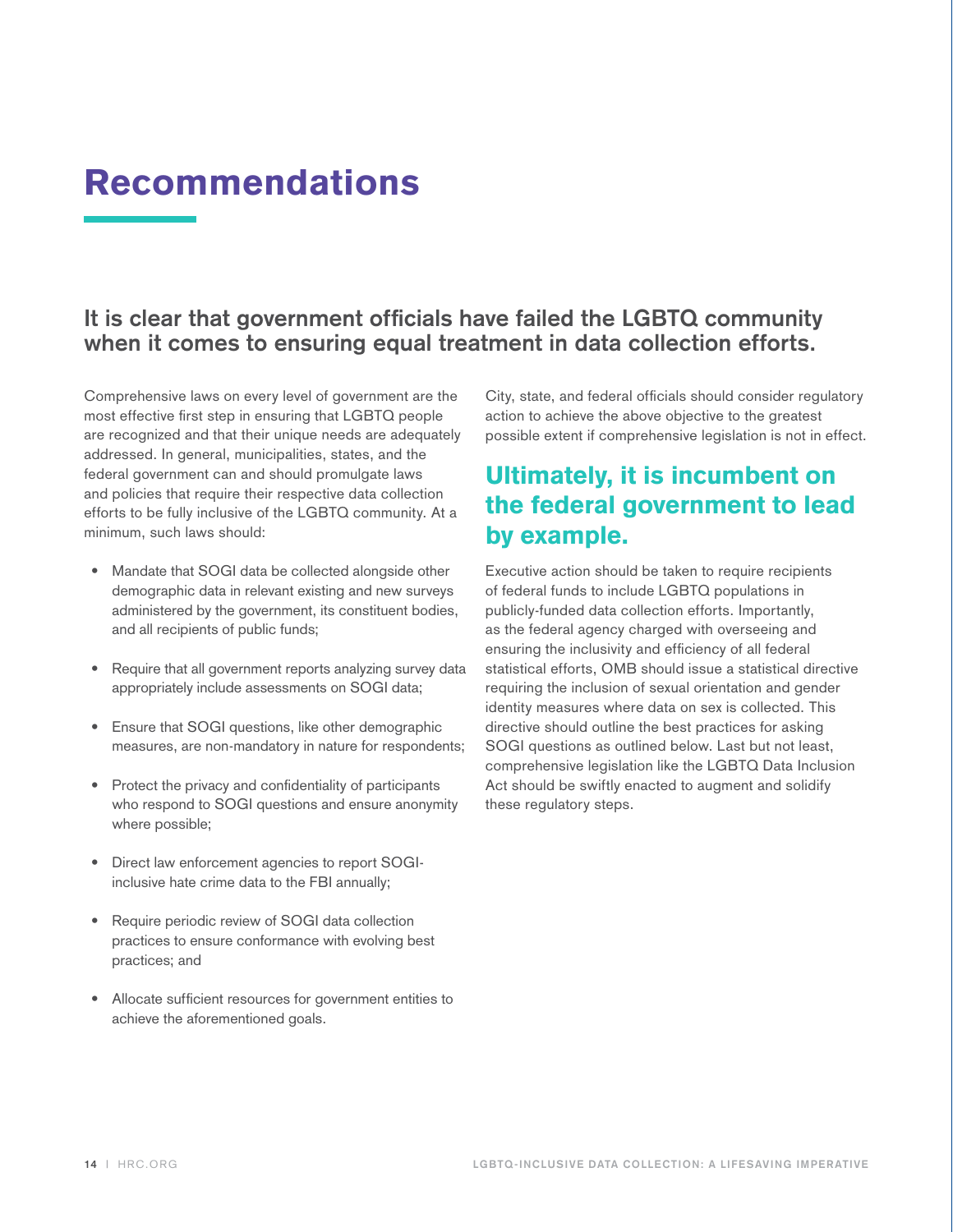Municipalities, states, and the federal government can and should promulgate laws and policies that require their respective data collection undertakings to be fully inclusive of the LGBTQ community.

 $\bullet$  $\bullet$  $\bullet$ 

O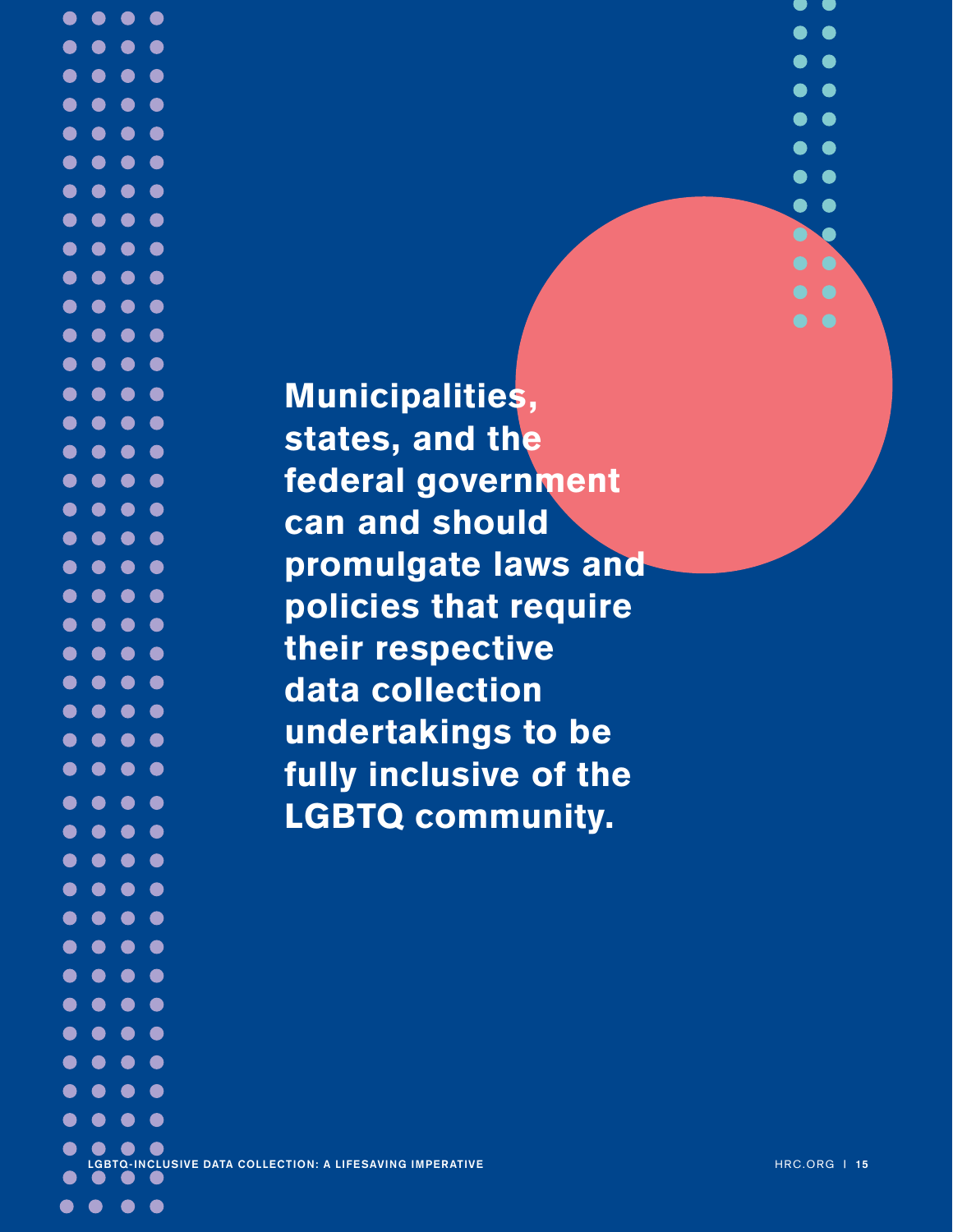# Best Practices: Asking Questions on Sexual Orientation and Gender Identity

**While it is imperative to include LGBTQ metrics in data collection efforts, information regarding sexual orientation and gender identity is highly personal in nature. The following principles should be kept in mind when incorporating LGBTQ metrics in data collection instruments.** 

### **Framing**

An individual's sexual orientation and gender identity is only ascertainable and identifiable by that individual. This is why it is important to frame questions in a way that emphasizes self-identification:



### Open-Ended Options

As demonstrated in the examples above, individuals vary greatly in the labels they assign to describe their sexual orientation and gender identity. To the extent compatible with your study or data collection needs, allowing an open-ended response for those that utilize a different label—or no label at all—can elicit a more accurate and honest response.

# Self-Administration

Whenever possible, questions relating to sexual orientation and gender identity should be placed in self-administered portions of data collection instruments. This allows respondents to feel more comfortable in answering these questions candidly.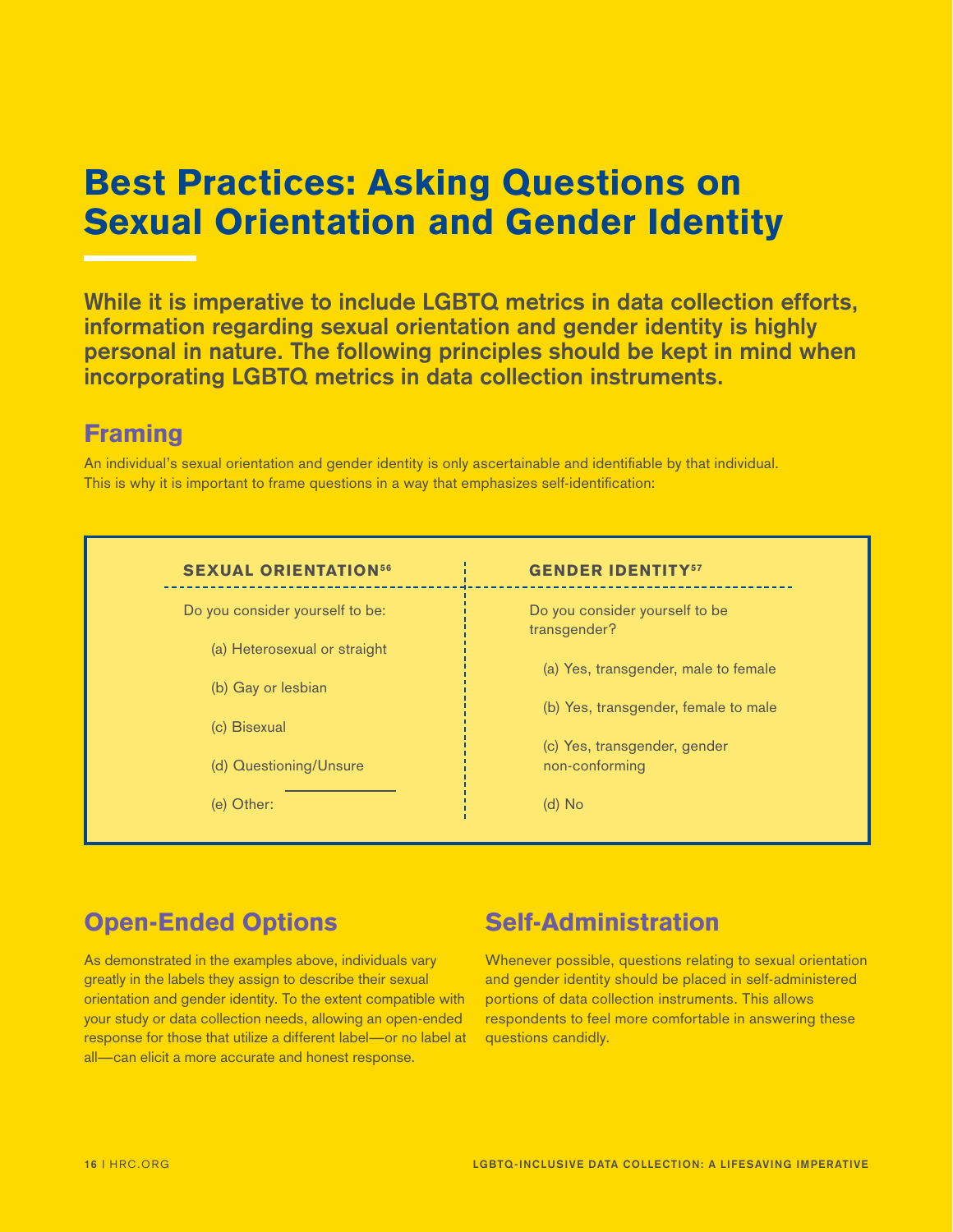# Privacy, Confidentiality, and Anonymity

Privacy, confidentiality, and anonymity are central principles that should be kept in mind when eliciting information on survey respondents' sexual orientation and gender identity. LGBTQ individuals may not feel safe being open about their sexual orientation or gender identity. Accordingly, assurances of privacy, confidentiality, and anonymity (wherever possible) both on the data collection instrument itself as well as through the process of the survey administration (e.g., privacy booths for surveys administered physically in a central space) carry a high premium.

### Voluntary Response

Because of the deeply personal nature of sexual orientation and gender identity, and due to continued discrimination against LGBTQ people, questions relating to one's sexual orientation or gender identity should be non-mandatory for the respondent, like other demographic measures.

### Intersectionality

It is important to be keenly aware of intersectionality when collecting and analyzing data on LGBTQ populations. LGBTQ people hail from every walk of life, representing every race, ethnicity, religion, age, ability, and socioeconomic background. Implications of these layered identities should be built into data collection instruments' composition and methodology. It is vital to know, for instance, that some racial or ethnic groups may utilize different terminology to describe being LGBTQ.<sup>58</sup>

Moreover, socioeconomic considerations should factor into how information on sexual orientation and gender identity is gathered, assessed, and reported. The unfortunate reality is that LGBTQ people face disproportionately high levels of social and economic marginalization. One primary way in which this reality manifests is in the disproportionately high representation of LGBTQ people among those experiencing homelessness. It is therefore imperative that data collection efforts incorporate sampling strategies that reach people experiencing homelessness in order to avoid selection bias. Additionally, the unique circumstances and difficulties faced by older LGBTQ adults and LGBTQ people living with disabilities should be factored into survey design, administration, and analysis.

### **TERMINOLOGY**

#### **Sexual Orientation**

An inherent or immutable enduring emotional, romantic or sexual attraction to other people.

### **Gender Identity**

One's innermost concept of self as male, female, a blend of both or neither—how individuals perceive themselves and what they call themselves. One's gender identity can be the same or different from one's sex assigned at birth.

#### **Gender Expression**

External appearance of one's gender identity, usually expressed through behavior, clothing, hairstyle or voice, and which may or may not conform to socially defined behaviors and characteristics typically associated with being either masculine or feminine.

#### **Transgender**

An umbrella term for people whose gender identity and/or gender expression is different from cultural expectations based on the sex they were assigned at birth. Being transgender does not imply any specific sexual orientation. Therefore, transgender people may identify as straight, gay, lesbian, bisexual, etc.

#### **Gender Non-Conforming**

A broad term referring to people who do not behave in a way that conforms to the traditional expectations of their gender, or whose gender expression does not fit neatly into a category.

#### **Gender Transition**

The process by which some people strive to more closely align their internal knowledge of gender with its outward appearance. Some people socially transition, whereby they might begin dressing, using names and pronouns and/or be socially recognized as another gender. Others undergo physical transitions in which they modify their bodies through medical interventions.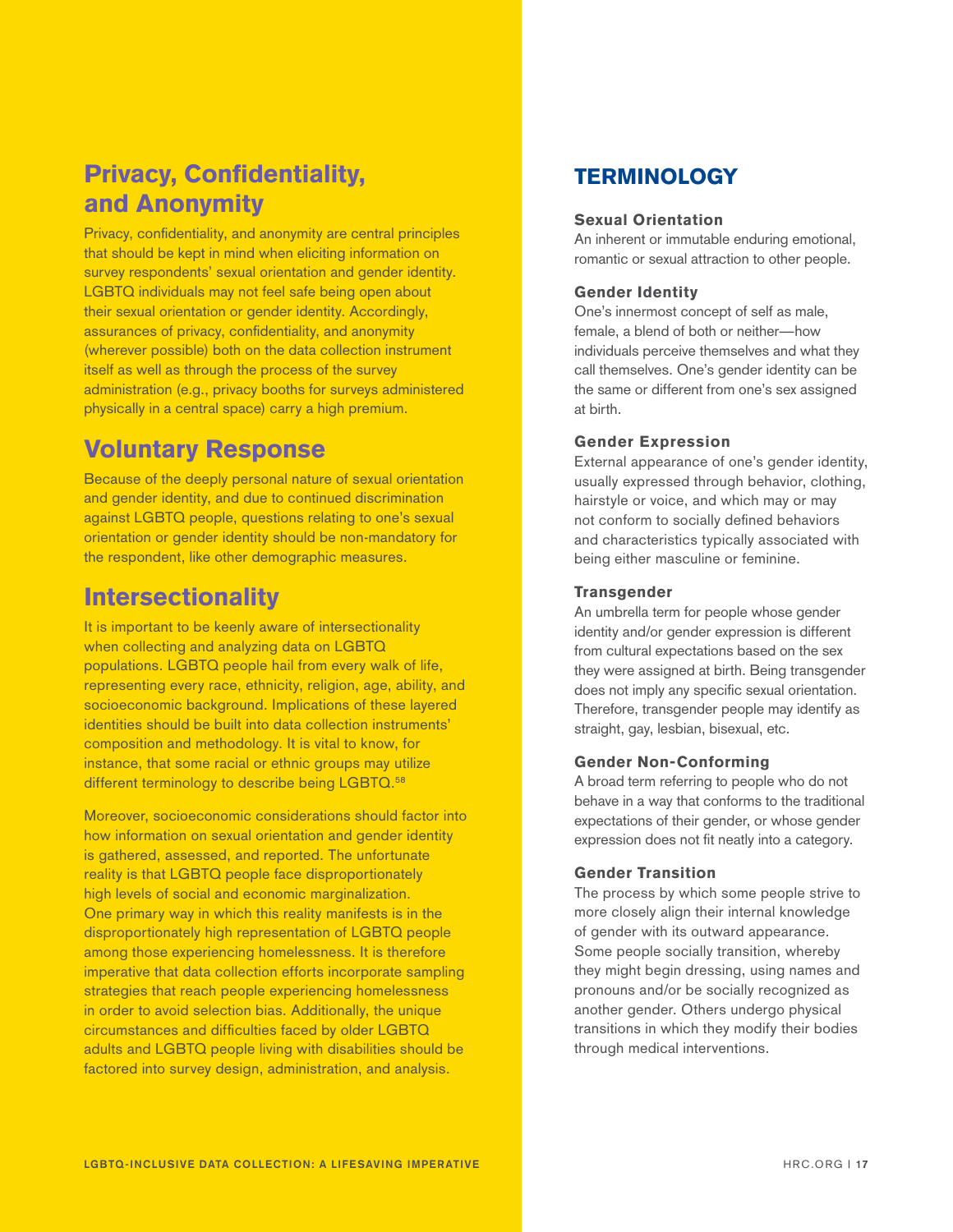# Conclusion

**As aptly stated in the 2018 OMB annual federal statistical programs report, "statistical agencies and programs play a vital role in generating the data that the public, businesses, and governments need to make informed decisions.** 

Timely, accurate, and relevant statistical data are the foundation of evidence-based decision-making."59 Given the central role that data collection occupies in virtually every aspect of government decision-making and resource allocation, failure to include sexual orientation and gender identity in surveys that collect demographic data brings about very real and dire consequences for LGBTQ Americans. Because the vast majority of states and the federal government do not currently mandate SOGI-inclusive data collection, LGBTQ Americans remain largely invisible to local, state, and federal officials who

make decisions that directly affect their health, safety, and wellbeing. And since LGBTQ advocates and allies do not have access to thorough LGBTQ-inclusive data, their ability to effectively identify the most pressing issues facing LGBTQ Americans and hold the government accountable for addressing those issues is significantly impaired. It is long past time that officials on every level of government equally include all marginalized communities, including LGBTQ Americans, in all relevant data collection endeavors.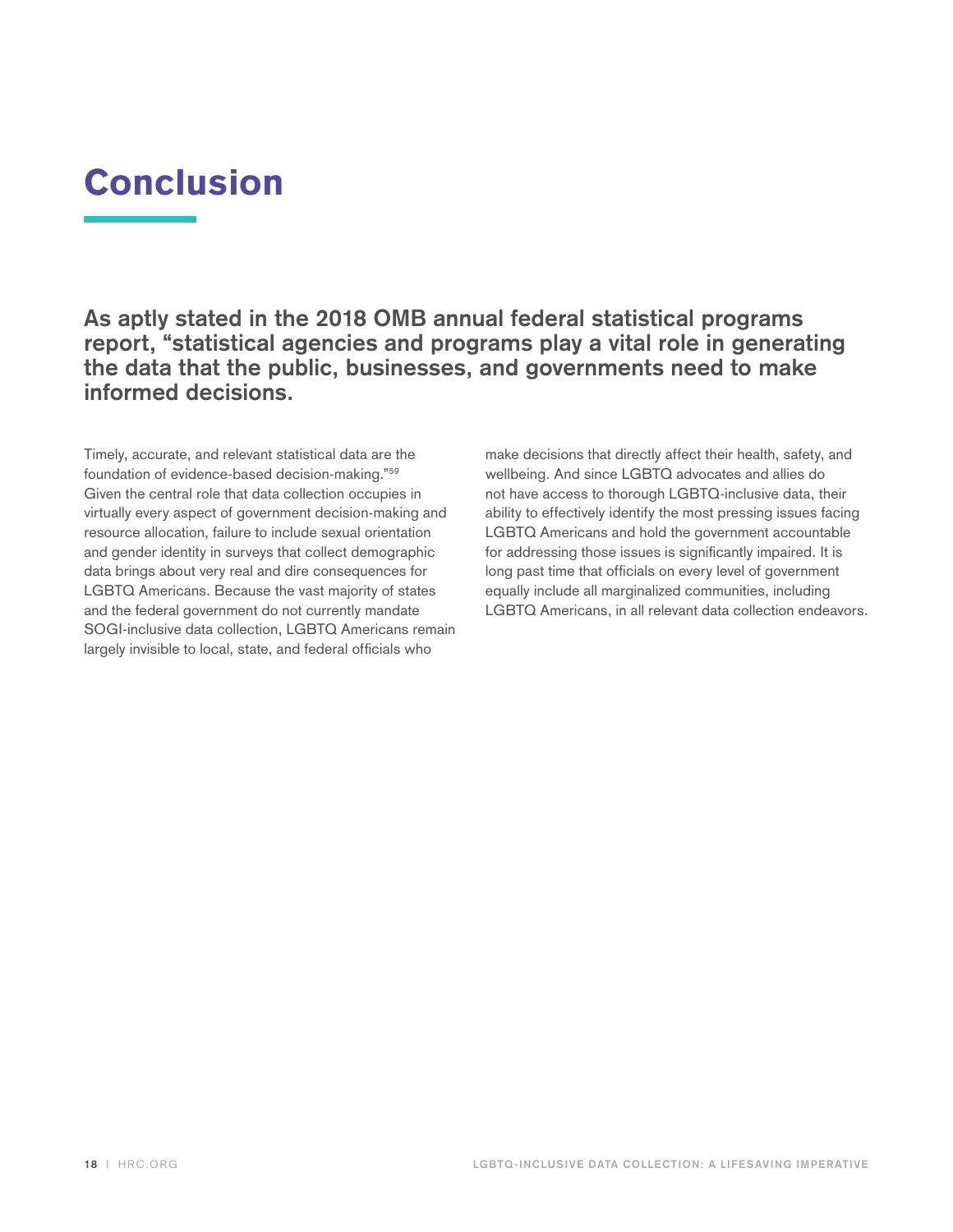# About the Author

**Xavier Persad serves as senior legislative counsel at the Human Rights Campaign.**

His work focuses on state and local law and policy, including legislation related to conversion therapy, data collection, hate crimes, and non-discrimination. Xavier is also the author of HRC's annual Municipal Equality Index publication.

Xavier earned a Bachelor of Social Work from the University of Central Florida and obtained his law degree from Florida A&M University College of Law. Xavier also holds a Master of Laws degree in Human Rights Law from the London School of Economics and Political Science. He is admitted to the Florida Bar.

#### **©2019 BY THE HUMAN RIGHTS CAMPAIGN FOUNDATION**

#### **ISBN-13: 978-1-934765-52-4**

The Human Rights Campaign Foundation owns all right, title and interest in and to this publication and all derivative works thereof. Permission for reproduction and redistribution is granted if the publication is (1) reproduced in its entirety and (2) distributed free of charge. The Human Rights Campaign name and the Equality logo are trademarks of the Human Rights Campaign.

The Human Rights Campaign Foundation and design incorporating the Equality logo are trademarks of the Human Rights Campaign Foundation. When referencing this document, we recommend the following citation:

Persad, X. *LGBTQ-Inclusive Data Collection: A Lifesaving Imperative*. Washington, DC: Human Rights Campaign Foundation (2019).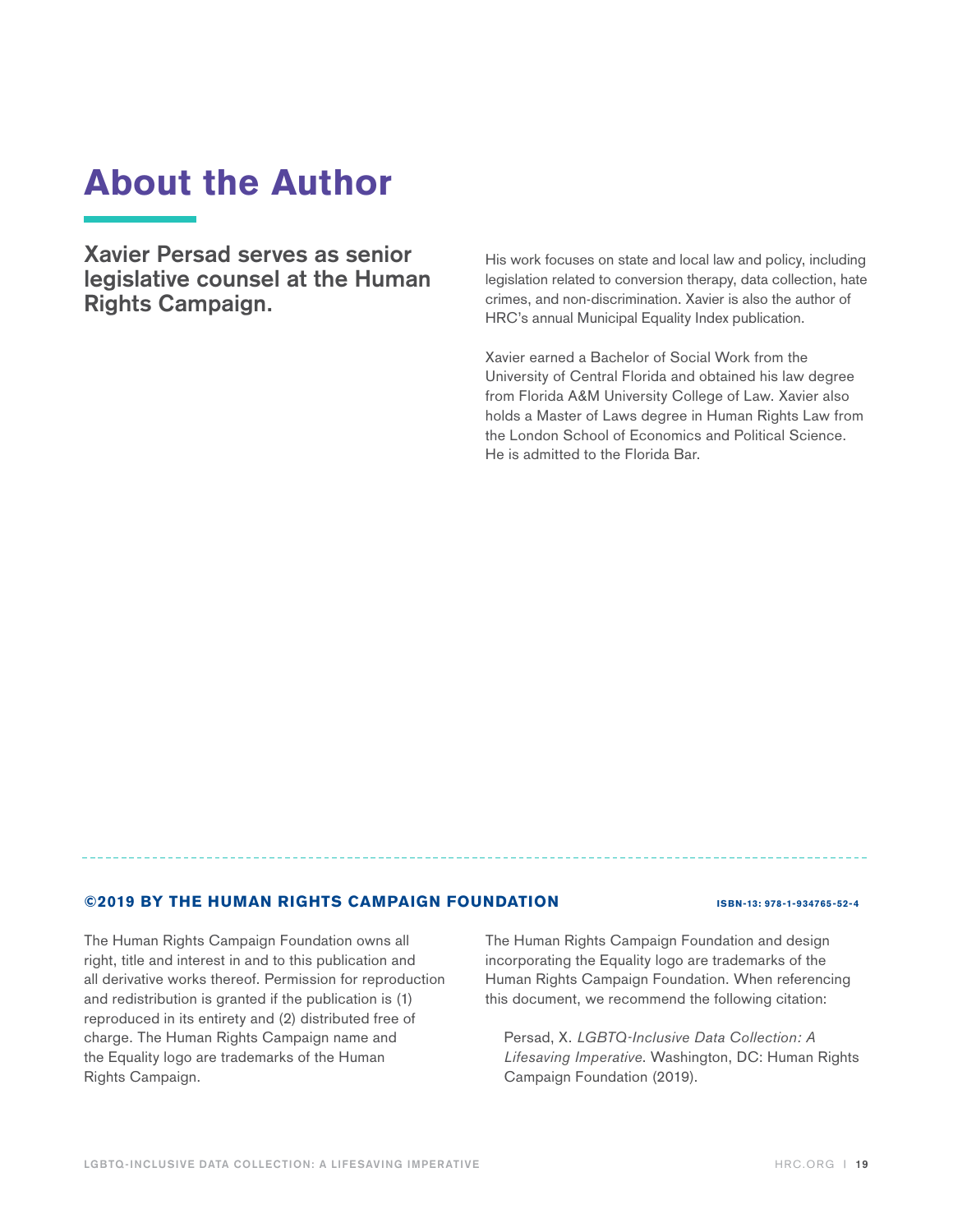# Appendix

- Randall L. Sell & Jeffrey Blake Becker, Sexual Orientation Data Collection and Progress Toward Healthy People 2010, 91 Am. J. of Pub. Health 876, 876-882 (2010).
- <sup>2</sup> Centers for Disease Control and Prevention, *Youth Risk Behavior Surveillance System (YRBSS)*, CDC. gov, https://www.cdc.gov/healthyyouth/ data/yrbs/index.htm (last visited Aug. 14, 2019).
- <sup>3</sup> *Id.*
- <sup>4</sup> *Id.*
- The YRBS questionnaire uses the term sexual identity instead of sexual orientation. Additionally, it is important to note that before questions on sexual orientation and gender of sexual contacts were added to both the national and standard YRBS in 2015, states were free to add their own questions on sexual orientation to their YRBS or utilize an optional question proffered by the CDC in 1997. See Laura Kann, et al., Sexual Identity, Sex of Sexual Contacts, and Health Related Behaviors Among Students in Grades 9-12 – United States and Selected Sites, 2015, 65 CDC Surveillance Summaries 1, 20 (2016), http://dx.doi.org/10.15585/mmwr. ss6509a1 (last visited Aug. 14, 2019).
- <sup>6</sup> *Id.* at 20.
- <sup>7</sup> *Id.* at 79.
- As mentioned supra note 5, states were free to add their own sexual orientation-related questions before 2015. Massachusetts began adding its own sexual orientation-related questions in the early 1990s. Id. at 80.
- <sup>9</sup> *Id.* at 80.
- MARISA HOTCHKISS & JESSICA PHELAN, USES

of Census Bureau Data in Federal Funds **DISTRIBUTION 8 (United States Census** Bureau, 1st ed. 2017).

- 11 For more information, see HUMAN Rights Campaign, *The Imperative of Responsible Hate Crimes Reporting*, in 2017 Municipal Equality Index (2017), available at www.hrc.org/mei.
- 12 California, Connecticut, the District of Columbia, Hawaii, Illinois, Maine, Massachusetts, Minnesota, New Jersey, New Mexico, New York, Oregon, and Washington all have laws that mandate the reporting of hate crimes based on sexual orientation and gender identity. Arizona, Florida, Iowa, Louisiana, Maryland, Michigan, Nebraska, Rhode Island, and Texas have laws that require the reporting of hate crimes based on sexual orientation only. See Human RIGHTS CAMPAIGN, 2018 STATE EQUALITY INDEX (2018), which can be found at www.hrc.org/sei.
- <sup>13</sup> When this effort was announced, eight New York state agencies collected or were updating their systems to collect LGBTQ demographic information in their clinical and survey instruments: the Department of Corrections and Community Supervision, the Department of Health, the Office for the Aging, the Office of Mental Health, the Office of Alcohol and Substance Abuse Services, the Office of Temporary and Disability Assistance, the Office of Children and Family Services, and the Office for People with Developmental Disabilities. *Governor Cuomo Announces Multi-Agency State Effort to Address LGBT Disparities*, NY.gov (July 23, 2014), https://www.governor.ny.gov/news/ governor-cuomo-announces-multiagency-state-effort-address-lgbtdisparities.
	- A.B. 959, 2015-2016 Reg. Sess. (Cal.

2015); A.B. 677, 2017-2018 Reg. Sess. (Cal. 2017).

- 15 S.B. 473, 78th Leg. Assemb., Reg. Sess. (Or. 2014) (signed July 2015, effective Jan. 1, 2016). Though the bill only covers "sexual orientation," the term is defined to include gender identity. *See* ORS § 174.100.
- <sup>16</sup> A. 3739, 217th Leg. (N.J. 2018) (passed in 2018).
- <sup>17</sup> C.B. 22-0840, 22nd Council, Reg. Sess. (D.C. 2019).
- <sup>18</sup> *Sexual Orientation and Gender Identity Equity Group (SOGI Equity)*, State of Rhode Island Department of Health, http://www.health.ri.gov/programs/ detail.php?pgm\_id=1106 (last visited Oct. 15, 2018) (listing one of the group's tasks as "[e]nsur[ing] that [Rhode Island's] health surveillance systems include questions about sexual orientation and gender identity.")
- <sup>19</sup> *See* A.B. 2227, 202nd Leg., 2017-2018 Reg. Sess. (N.Y. 2017).
- <sup>20</sup> A.B. 7929, 203rd Leg., 2019-2020 Reg. Sess. (N.Y. 2019); S.B. 6321, 203rd Leg., 2019-2020 Reg. Sess. (N.Y. 2019).
- <sup>21</sup> A.B. 650, Reg. Sess. (Cal. 2019); H.B. 0928, 101st Gen. Assemb, (Ill. 2019); A. 4870, 218 Leg. (N.J. 2019); S. 3383, 218 Leg. (N.J. 2019) , A. 4877, 218 Leg. (N.J. 2019) ; H.B. 320, Gen. Assemb. (Md. 2019); S.B. 0455, Gen. Assemb. (Md. 2019); H.B. 2648, 57 Leg., 1st Sess. (Okla 2019); S. 905, 191st Gen. Court (Mass. 2019); H. 2141, 191st Gen. Court (Mass. 2019); S.B. 430, 54 Leg., 1st Sess. (N.M. 2019); S. 47, Reg. Sess. (N.Y. 2019).
- 22 OFFICE OF MANAGEMENT AND BUDGET, Statistical Programs of the United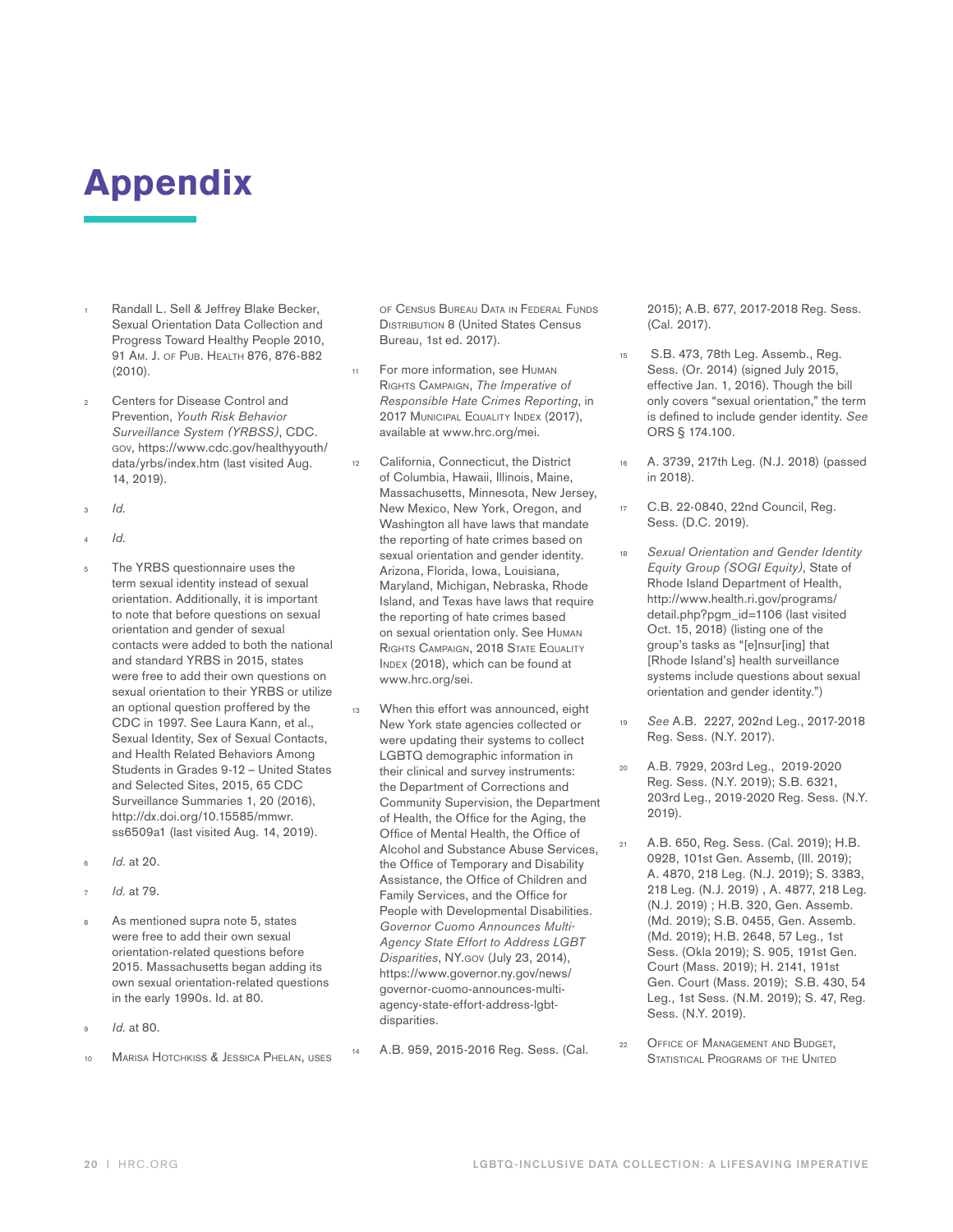States Government: Fiscal Year 2018 Report 6 (2018), https:// www.whitehouse.gov/wp-content/ uploads/2018/05/statisticalprograms-2018.pdf.

- <sup>23</sup> Office of Management and Budget, *Statistical Program & Standards*, WHITEHOUSE.GOV (last visited April 12, 2019), https://www.whitehouse.gov/omb/ information-regulatory-affairs/statisticalprograms-standards/.
- The thirteen principal statistical agencies are: the Bureau of the Census, Bureau of Economic Analysis, Bureau of Justice Statistics, Bureau of Labor Statistics, Bureau of Transportation Statistics, Economic Research Service, Energy Information Administration, National Agricultural Statistics Service, National Center for Education Statistics, National Center for Health Statistics, National Center for Science and Engineering Statistics, Office of Research, Evaluation, and Statistics, and the Statistics of Income. *See* Office of Management and BUDGET, STATISTICAL PROGRAMS OF THE United States Government: Fiscal Year 2018 Report (2018).
- <sup>25</sup> 31 U.S.C. 1104(d); 44 U.S.C. 3504(e).
- Revisions to the Standards for the Classification of Federal Data on Race and Ethnicity, 62 Fed. Reg. 58782 (October 30, 1997), https://www. govinfo.gov/content/pkg/FR-1997-10-30/ pdf/97-28653.pdf.
- <sup>27</sup> Gary J. Gates, *LGBT Data Collection Amid Social and Demographic Shifts of the US LGBT Community*, NCBI (Aug. 2017), https://www.ncbi.nlm.nih.gov/ pmc/articles/PMC5508189/#bib2.
- Administration for Community Living (ACL) Notice, 82 Fed. Reg. 28491 (June 22, 2017), https://www.federalregister. gov/documents/2017/06/22/2017-13030/ agency-information-collection-activitiessubmission-for-omb-review-commentrequest-revision-of-a.
- 29 Madd Sedensky, *Federal Surveys Trim LGBT Questions, Alarming Advocates*, APnews.com (March 20, 2017), https:// apnews.
- <sup>30</sup> Housing and Urban Development (HUD) Department Notice, 82 Fed. Reg. 13359 (March 10, 2017), https://www. govinfo.gov/content/pkg/FR-2017-03-10/ pdf/2017-04788.pdf; Alec MacGillis, *Is Anybody Home at HUD?*, New York Magazine (August 21, 2017), http:// nymag.com/intelligencer/2017/08/ ben-carson-hud-secretary. html?gtm=bottom&gtm=bottom.
- <sup>31</sup> Hansi Lo Wang, *U.S. Census To Leave Sexual Orientation, Gender Identity Questions Off New Surveys*, NPR (Mar. 29, 2017), https://www.npr.org/sections/ thetwo-way/2017/03/29/521921287/us-census-to-leave-sexual-orientationgender-identity-questions-off-newsurveys; United States Census Bureau, Subjects Planned for the 2020 Census and American Community Survey (2017), https://www2.census.gov/library/ publications/decennial/2020/operations/ planned-subjects-2020-acs.pdf.
- <sup>32</sup> *Coalition Comments HHS Strategic Plan*, ALCU (Oct. 26, 2017), https:// www.aclu.org/sites/default/files/ field\_document/2017-10-26\_coalition\_ comments\_hhs\_strategic\_plan.pdf; Assistant Secretary for Planning and Evaluation (ASPE), *Strategic Plan FY 2018-2020*, HHS.gov (last updated February 28, 2018), https://www.hhs. gov/about/strategic-plan/index.html.
- <sup>33</sup> OMB approved this change in February 2019. *See* Comments Requested: National Crime Victimization Survey (NCVS), 83 Fed. Reg. 15634 (April 11, 2018), https://www.govinfo.gov/ content/pkg/FR-2018-04-11/pdf/2018- 07448.pdf; *see also* Office of Mgmt and Budget, *View ICR--OIRA Conclusion: OMB Control No. 1121-0111,* RegInfo. Gov, https://www.reginfo.gov/public/do/ PRAViewICR?ref\_nbr=201803-1121- 001# (last visited July 10, 2019).
- <sup>34</sup> Adoption and Foster Care Analysis and Reporting System, 84 Fed. Reg. 16,572 (April 19, 2019) (to be codified at 45 C.F.R. pt. 1355).
- <sup>35</sup> H.R. 5373, 114th Cong. (2016); S. 3134, 114th Cong. (2016); H.R. 3273, 115th Cong. (2017); S. 1570, 115th Cong. (2017); S. 1980, 116th Cong., 1st Sess.

(2019).

- <sup>36</sup> H.R. 3280, 116th Cong., 1st Sess.  $(2019)$ .
- <sup>37</sup> This bill was first introduced as the LGBT Pride Act. H.R. 5855, 114th Cong., 2nd Sess. (2016).
- <sup>38</sup> Centers for Disease Control and Prevention, *About RFSS*, CDC.gov (last visited Feb. 27, 2019), https://www.cdc. gov/brfss/about/index.htm
- 39 Centers for Disease Control and Prevention, *Youth Risk Behavior Surveillance System*, CDC.gov (last visited Feb. 27, 2019), https://www.cdc. gov/healthyyouth/data/yrbs/index.htm
- <sup>40</sup> Centers for Disease Control and Prevention, BRFSS Today: Facts and Highlights, CDC.gov (last visited Feb. 27, 2019), https://www.cdc.gov/brfss/ about/brfss\_today.htm. These territories include Puerto Rico, the U.S. Virgin Islands, Guam, American Samoa, and Palau.
- <sup>41</sup> Centers for Disease Control and Prevention, *BRFSS Frequently Asked Questions: 4. What is Done With This Information?*, CDC.gov (last visited Feb. 27, 2019), https://www.cdc.gov/brfss/ about/brfss\_faq.htm.
- <sup>42</sup> *Id*.
- <sup>43</sup> *Behavioral Risk Factor Surveillance*  **System: BRFSS Questionnaires, CTR.** for Disease Control and Prevention (last reviewed Feb 5, 2019), https://www.cdc. gov/brfss/questionnaires/index.htm.
- <sup>44</sup> Centers for Disease Control and Prevention, *2016 BRFSS Modules Used by Category*, CDC.gov (last visited Feb. 27, 2019), https://www.cdc.gov/brfss/ questionnaires/modules/category2016. htm; California, Connecticut, Delaware, Georgia, Guam, Hawaii, Idaho, Illinois, Indiana, Iowa, Kentucky, Louisiana, Massachusetts, Minnesota, Mississippi, Missouri, Nevada, New York, Ohio, Pennsylvania, Rhode Island, Texas, Vermont, Virginia, Washington, Wisconsin.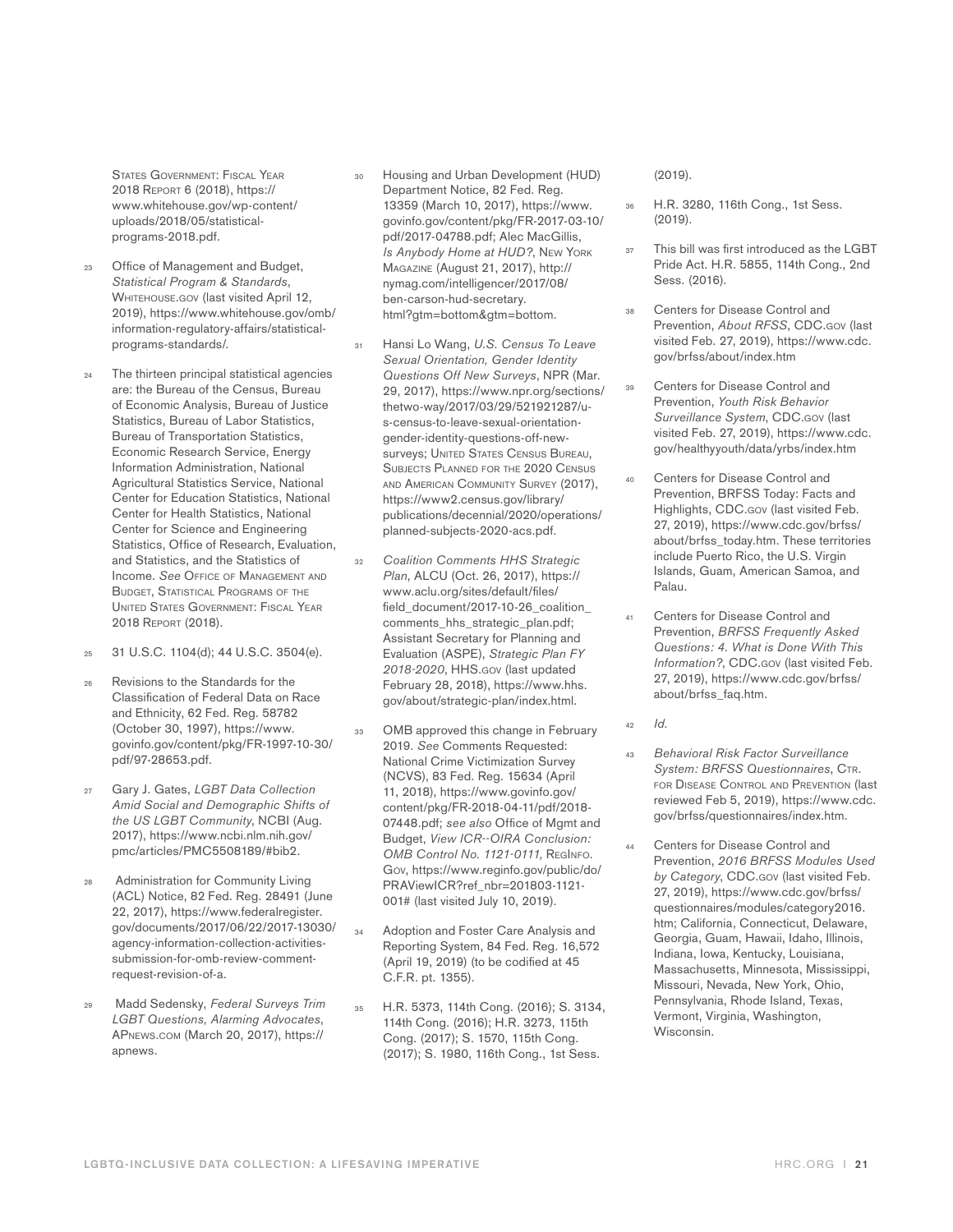- Alaska, Colorado, Michigan, North Carolina, Utah, and New Mexico.
- <sup>46</sup> Nancy D. Brenner, et al., *Methodology of the Youth Risk Behavior Surveillance System – 2013*, 65 CDC Recommendations and Reports 1, 13 (2013).
- Kellan Baker & Margaret Hughes, *Sexual Orientation and Gender Identity Data Collection in the Behavioral Risk Factor Surveillance System, CENTER FOR* American Progress (March 29, 2016), https://www.americanprogress.org/ issues/lgbt/reports/2016/03/29/134182/ sexual-orientation-and-gender-identitydata-collection-in-the-behavioral-riskfactor-surveillance-system/.
- <sup>48</sup> *Id*.
- $Id$
- These ten states are: Colorado, Delaware, Hawaii, Maine, Maryland, Massachusetts, Michigan, Rhode Island, Vermont, and Wisconsin. See Human RIGHTS CAMPAIGN, 2018 STATE EQUALITY INDEX (2018), which can be found at www.hrc.org/sei.
- <sup>51</sup> Shaun Donovan, *Prepared Remarks of OMB Director Shaun Donovan, Williams Institute Spring Reception*, President Barack Obama Archive on TheWhiteHouse.gov: Blog, (Jun. 18, 2015 1:42 PM), https:// obamawhitehouse.archives.gov/ blog/2015/06/18/prepared-remarksomb-director-shaun-donovan-williamsinstitute-spring-reception.
- <sup>52</sup> *Current Measures of Sexual Orientation and Gender Identity* (Federal Interagency Working Group Working Paper, 2016), https:// s3.amazonaws.com/sitesusa/wp-

content/uploads/sites/242/2014/04/ WorkingGroupPaper1\_

CurrentMeasures\_08-16.pdf. The report identified 11 total surveys, which included the YRBSS and BRFSS. Since these are administered by the states (though coordinated by the federal government) and since these surveys were discussed in the preceding *State-Administered Instruments* section of this report, they were not included in this count.

- <sup>53</sup> *Id.* at 5.
- <sup>54</sup> This is a study as opposed to the aforementioned surveys. It is a national longitudinal study of tobacco use and how it affects the health of people in the United States. National Institutes of Health (NIH), *PATH Study Info*, NIH.gov (last visited March 1, 2019), https://pathstudyinfo.nih.gov/UI/ HomeMobile.aspx
- <sup>55</sup> The five surveys that include gender identity are PATH, HCPS, NATS, NIS, and NCVS. The BRFSS also collects information on gender identity, but is excluded from this count since it is addressed in the preceding section.
- <sup>56</sup> 34 U.S.C. § 41305(b)(1) ("the Attorney General shall acquire data, for each calendar year, about crimes that manifest evidence of prejudice based on race, gender and gender identity, religion, disability, sexual orientation, or ethnicity").
- U.S. CENSUS BUREAU, AMERICAN Community Survey: Information Guide (2017), https://www.census.gov/ content/dam/Census/programs-surveys/ acs/about/ACS\_Information\_Guide.pdf.
- <sup>58</sup> Sexual Minority Assessment Research Team (SMART), Best Practices for **ASKING QUESTIONS ABOUT SEXUAL** Orientation on Surveys 7-9 (2009),

https://williamsinstitute.law.ucla.edu/ wp-content/uploads/SMART-FINAL-Nov-2009.pdf.

<sup>59</sup> Gender Identity in U.S. Surveillance (GeniUSS), Best Practices for Asking Questions to Identify Transgender and Other Gender Minority Respondents on POPULATION-BASED SURVEYS 16 (2014), https://williamsinstitute.law.ucla.edu/ wp-content/uploads/geniuss-reportsep-2014.pdf.

<sup>60</sup> More research is needed to determine whether community-level variances in the way people of color selfidentify affect the accuracy of data collection instruments that utilize "sexual orientation," "gender identity," and common associated terms. Williams Institute, Lesbians, Gays, Bisexuals, and Transgenders of Color Sampling Methodology: Strategies for Collecting Data in Small, Hidden, or Hard-to-Reach Groups to Reduce Tobacco Related Health Disparities 19 (2008), https://williamsinstitute.law.ucla. edu/wp-content/uploads/LGBTReport-Dec-2008.pdf.

**61 OFFICE OF MANAGEMENT AND BUDGET** (OMB), Statistical Programs of the United States Government: Fiscal Year 2018 Report 3 (2018), https:// www.whitehouse.gov/wp-content/ uploads/2018/05/statisticalprograms-2018.pdf.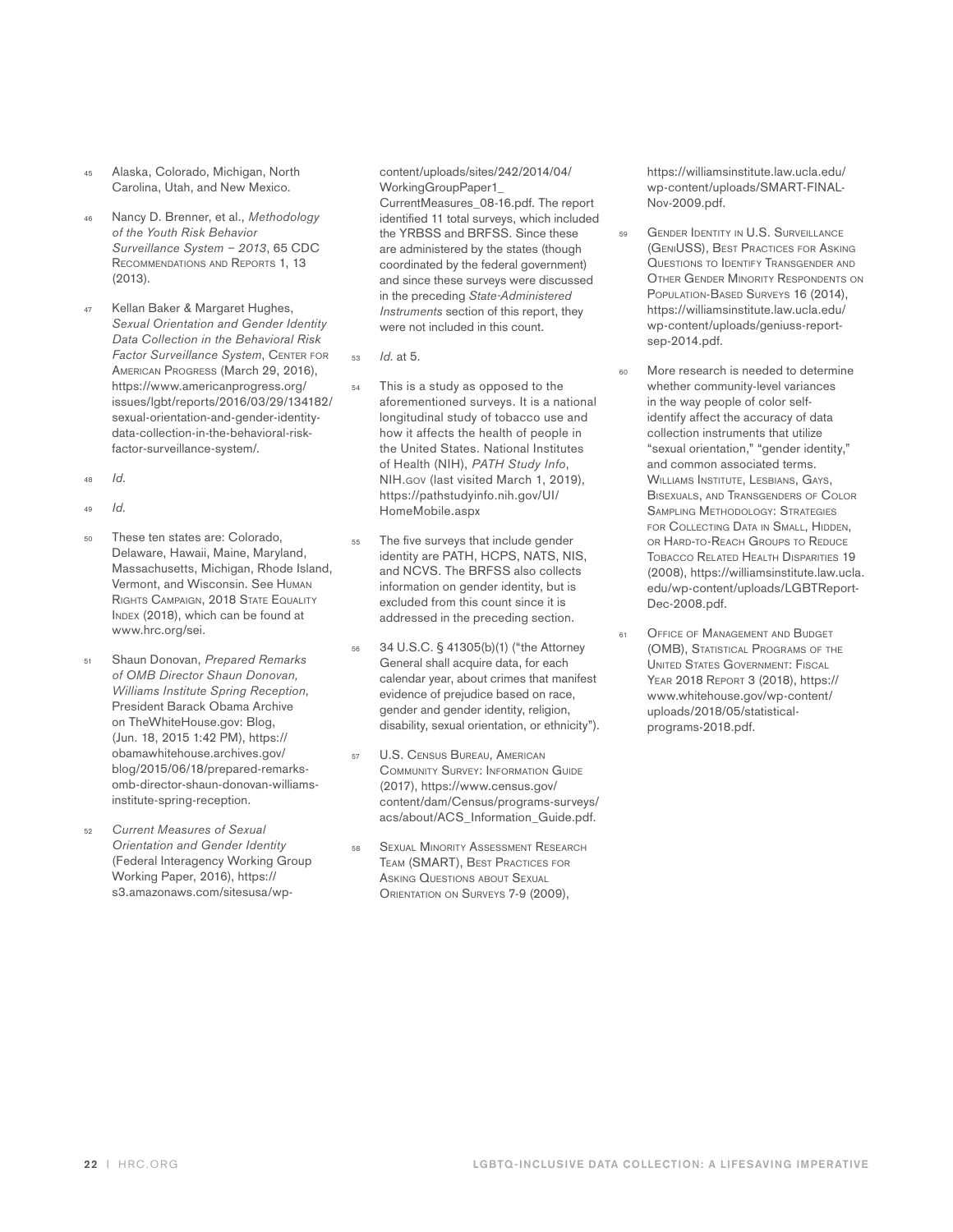# Appendix

#### **Feature: A Data Desert**

- Sell RL, Holliday ML. Sexual orientation data collection policy in the United States: public health malpractice. American journal of public health. 2014;104(6):967-9. Epub 2014/05/16. doi: 10.2105/ajph.2013.301814. PubMed PMID: 24825192; PubMed Central PMCID: PMCPMC4061997.
- Sell RL. Challenges and Solutions to Collecting Sexual Orientation and Gender Identity Data. American journal of public health. 2017;107(8):1212- 4. Epub 2017/06/29. doi: 10.2105/ ajph.2017.303917. PubMed PMID: 28657779; PubMed Central PMCID: PMCPMC5508182.
- Fish JN, Turner B, Phillips G, 2nd, Russell ST. Cigarette Smoking Disparities Between Sexual Minority and Heterosexual Youth. Pediatrics. 2019;143(4). Epub 2019/03/14. doi: 10.1542/peds.2018-1671. PubMed PMID: 30862728; PubMed Central PMCID: PMCPMC6565340 conflicts of interest to disclose.
- Pistella J, Ioverno S, Russell ST. The role of peer victimization, sexual identity, and gender on unhealthy weight control behaviors in a representative sample of Texas youth. The International journal of eating disorders. 2019;52(5):597- 601. Epub 2019/02/26. doi: 10.1002/ eat.23055. PubMed PMID: 30805974.
- Johns MM, Lowry R, Andrzejewski J, Barrios LC, Demissie Z, McManus T, et al. Transgender Identity and Experiences of Violence Victimization, Substance Use, Suicide Risk, and Sexual Risk Behaviors Among High School Students - 19 States and Large Urban School Districts, 2017. MMWR Morbidity and mortality weekly report. 2019;68(3):67- 71. Epub 2019/01/25. doi: 10.15585/ mmwr.mm6803a3. PubMed PMID: 30677012; PubMed Central PMCID: PMCPMC6348759 potential conflicts of

interest. No potential conflicts of interest were disclosed.

- <sup>6</sup> Cutuli JJ, Treglia D, Herbers JE. Adolescent Homelessness and Associated Features: Prevalence and Risk Across Eight States. Child psychiatry and human development. 2019. Epub 2019/07/05. doi: 10.1007/ s10578-019-00909-1. PubMed PMID: 31270658.
- Fish JN, Schulenberg JE, Russell ST. Sexual Minority Youth Report High-Intensity Binge Drinking: The Critical Role of School Victimization. The Journal of adolescent health : official publication of the Society for Adolescent Medicine. 2019;64(2):186-93. Epub 2019/01/21. doi: 10.1016/j.jadohealth.2018.07.005. PubMed PMID: 30660247.
- <sup>8</sup> Olcon K, Kim Y, Gulbas LE. Sense of Belonging and Youth Suicidal Behaviors: What Do Communities and Schools Have to Do with It? Social work in public health. 2017;32(7):432-42. Epub 2017/07/21. doi: 10.1080/19371918.2017.1344602. PubMed PMID: 28723310.
- <sup>9</sup> Coulter RW, Birkett M, Corliss HL, Hatzenbuehler ML, Mustanski B, Stall RD. Associations between LGBTQ-affirmative school climate and adolescent drinking behaviors. Drug and alcohol dependence. 2016;161:340- 7. Epub 2016/03/08. doi: 10.1016/j. drugalcdep.2016.02.022. PubMed PMID: 26946989; PubMed Central PMCID: PMCPMC4792759.
- <sup>10</sup> Perrotti J, Westheimer K. When the drama club is not enough : lessons from the Safe Schools Program for Gay and Lesbian Students. Boston: Beacon Press; 2001. 227 p. p.
- <sup>11</sup> Foti K, Balaji A, Shanklin S. Uses of Youth Risk Behavior Survey and School

Health Profiles data: applications for improving adolescent and school health. The Journal of school health. 2011;81(6):345-54. Epub 2011/05/20. doi: 10.1111/j.1746-1561.2011.00601.x. PubMed PMID: 21592130.

- Meyer IH, Luo F, Wilson BDM, Stone DM. Sexual Orientation Enumeration in State Antibullying Statutes in the United States: Associations with Bullying, Suicidal Ideation, and Suicide Attempts Among Youth. LGBT health. 2019;6(1):9- 14. Epub 2019/01/15. doi: 10.1089/ lgbt.2018.0194. PubMed PMID: 30638436; PubMed Central PMCID: PMCPMC6555145.
- <sup>13</sup> Seelman KL, Walker MB. Do Anti-Bullying Laws Reduce In-School Victimization, Fear-based Absenteeism, and Suicidality for Lesbian, Gay, Bisexual, and Questioning Youth? Journal of youth and adolescence. 2018;47(11):2301-19. Epub 2018/08/18. doi: 10.1007/s10964-018-0904-8. PubMed PMID: 30117086.
- 14 Proulx CN, Coulter RWS, Egan JE, Matthews DD, Mair C. Associations of Lesbian, Gay, Bisexual, Transgender, and Questioning-Inclusive Sex Education With Mental Health Outcomes and School-Based Victimization in U.S. High School Students. The Journal of adolescent health : official publication of the Society for Adolescent Medicine. 2019;64(5):608-14. Epub 2019/01/30. doi: 10.1016/j.jadohealth.2018.11.012. PubMed PMID: 30691941; PubMed Central PMCID: PMCPMC6478545.